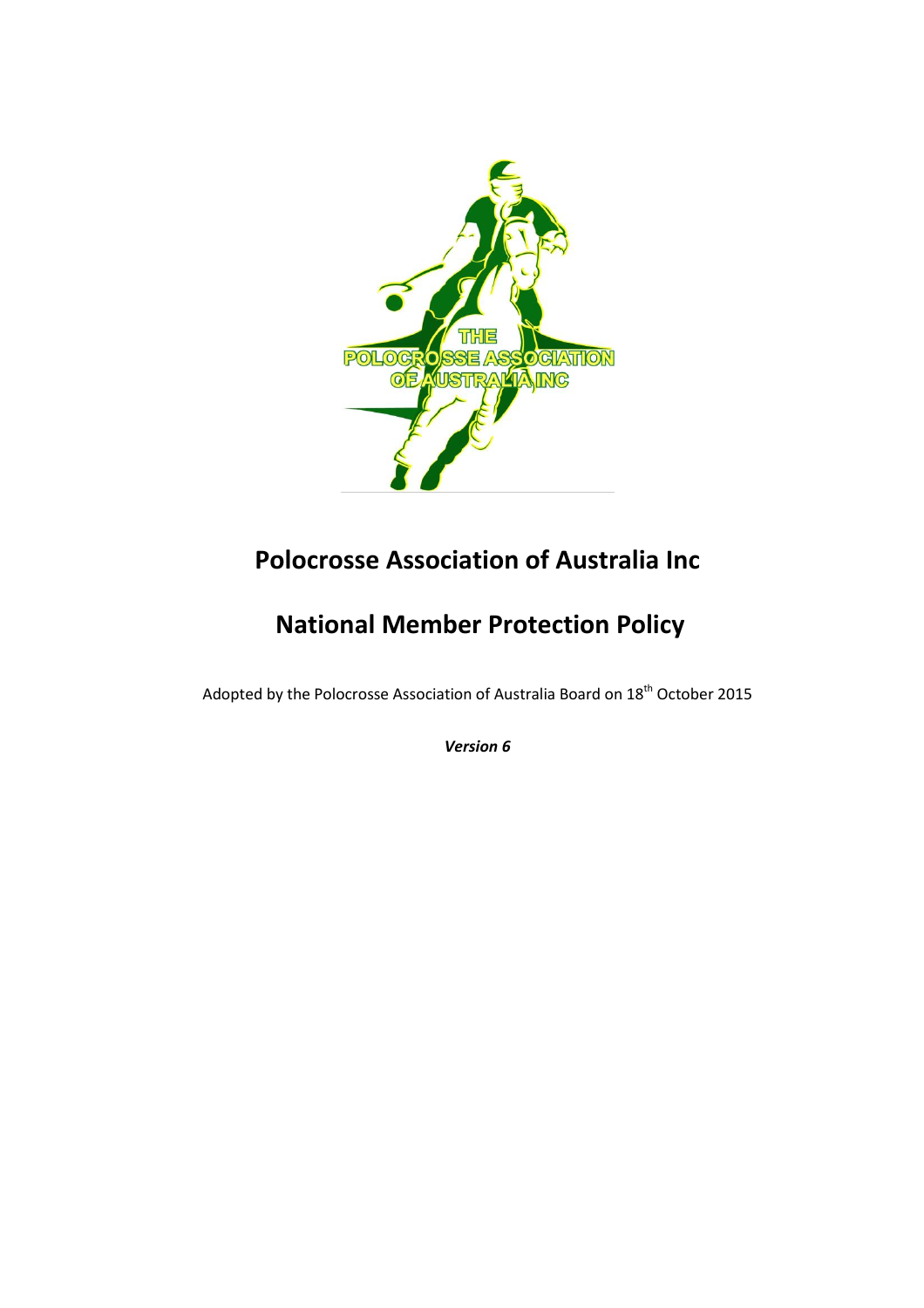# **Contents**

| 1.                                                                               |  |  |
|----------------------------------------------------------------------------------|--|--|
| 2.                                                                               |  |  |
| 3.                                                                               |  |  |
| 4.                                                                               |  |  |
| 5.                                                                               |  |  |
| 6.                                                                               |  |  |
| 6.1                                                                              |  |  |
| 6.2                                                                              |  |  |
| 6.3                                                                              |  |  |
| 6.4                                                                              |  |  |
| 6.5                                                                              |  |  |
| 6.6                                                                              |  |  |
| 6.7                                                                              |  |  |
| 6.8                                                                              |  |  |
| 6.9                                                                              |  |  |
| 6.10                                                                             |  |  |
| 7.                                                                               |  |  |
| 7.1                                                                              |  |  |
| 7.2                                                                              |  |  |
| 7.3                                                                              |  |  |
| 8.<br>9.                                                                         |  |  |
| 9.1                                                                              |  |  |
| 9.2                                                                              |  |  |
| 9.3                                                                              |  |  |
|                                                                                  |  |  |
|                                                                                  |  |  |
| PART B: CODES OF BEHAVIOUR - AS PUBLISHED IN THE PAA RULE BOOK FROM TIME TO      |  |  |
| PART C: SCREENING / WORKING WITH CHILDREN CHECK REQUIREMENTS C3  21              |  |  |
|                                                                                  |  |  |
|                                                                                  |  |  |
|                                                                                  |  |  |
|                                                                                  |  |  |
|                                                                                  |  |  |
|                                                                                  |  |  |
|                                                                                  |  |  |
|                                                                                  |  |  |
|                                                                                  |  |  |
|                                                                                  |  |  |
|                                                                                  |  |  |
|                                                                                  |  |  |
|                                                                                  |  |  |
| D4 INVESTIGATION PROCESS - AS PUBLISHED IN PAA DISCIPLINARY - RULES DOCUMENT. 30 |  |  |
| D5 TRIBUNAL PROCEDURES - AS PUBLISHED IN PAA DISCIPLINARY - RULES DOCUMENT. 30   |  |  |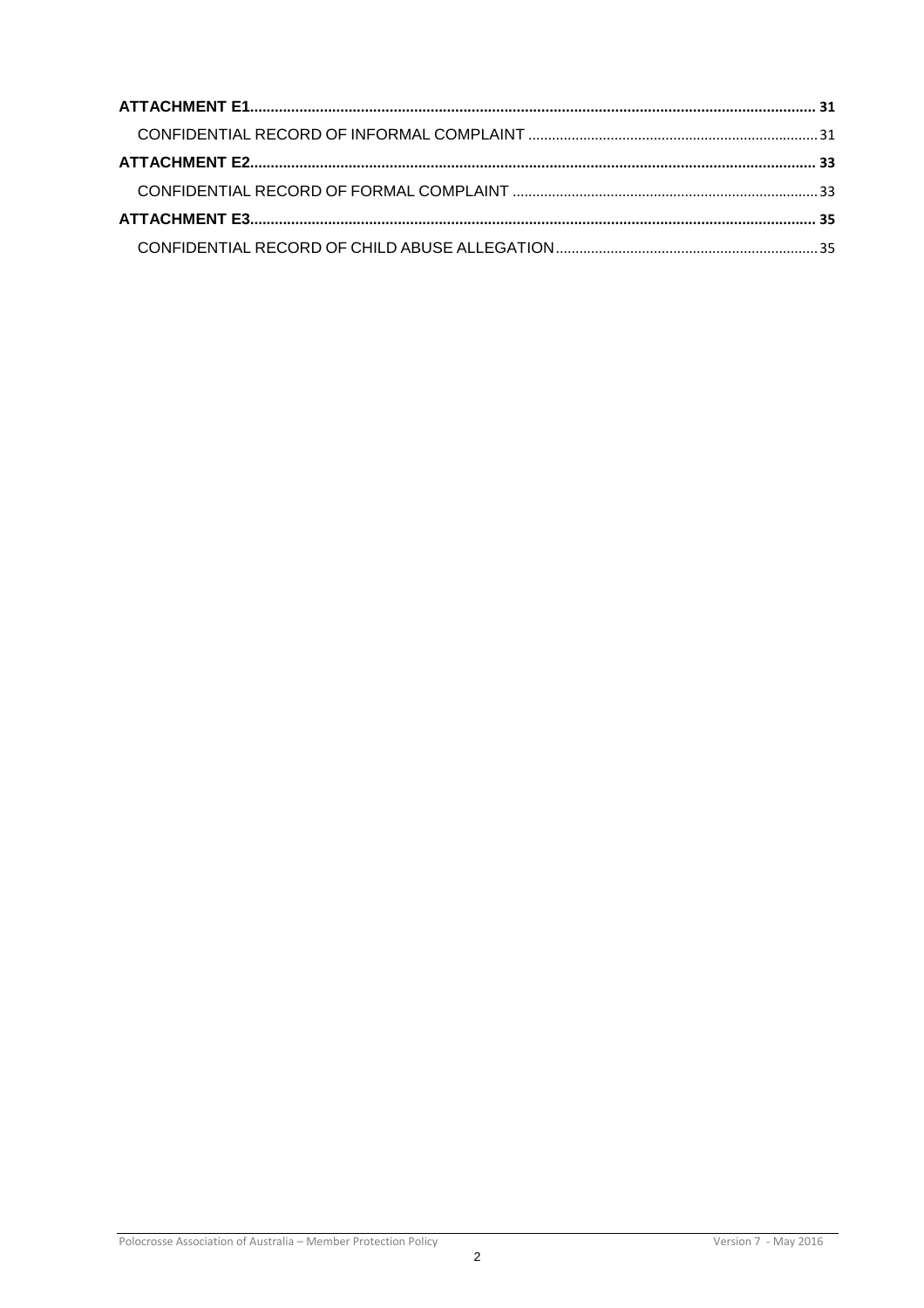# **REVIEW HISTORY**

# **Polocrosse Association of Australia Member Protection Policy**

<span id="page-3-0"></span>

| <b>Version</b> | Date reviewed     | Date endorsed   | Content reviewed/purpose                       |
|----------------|-------------------|-----------------|------------------------------------------------|
| <b>One</b>     | 18 August 2005    | 18 August 2005  |                                                |
| Two            | October 2007      | October 2007    | • Policy Reviewed and Updated in its entirety  |
| <b>Three</b>   | December 2009     | December 2009   | • Policy Reviewed and Updated in its entirety  |
| Four           | <b>March 2012</b> | 26 May 2012     | • Policy Reviewed and Updated in its entirety. |
| Five           | <b>March 2015</b> | 29 March 2015   | • Policy reviewed and updated.                 |
| Six            | September 2015    | 18 October 2015 | • Updated as required by ASC.                  |
| Seven          | May 2016          | 22 May 2016     | • Minor update provided by ASC.                |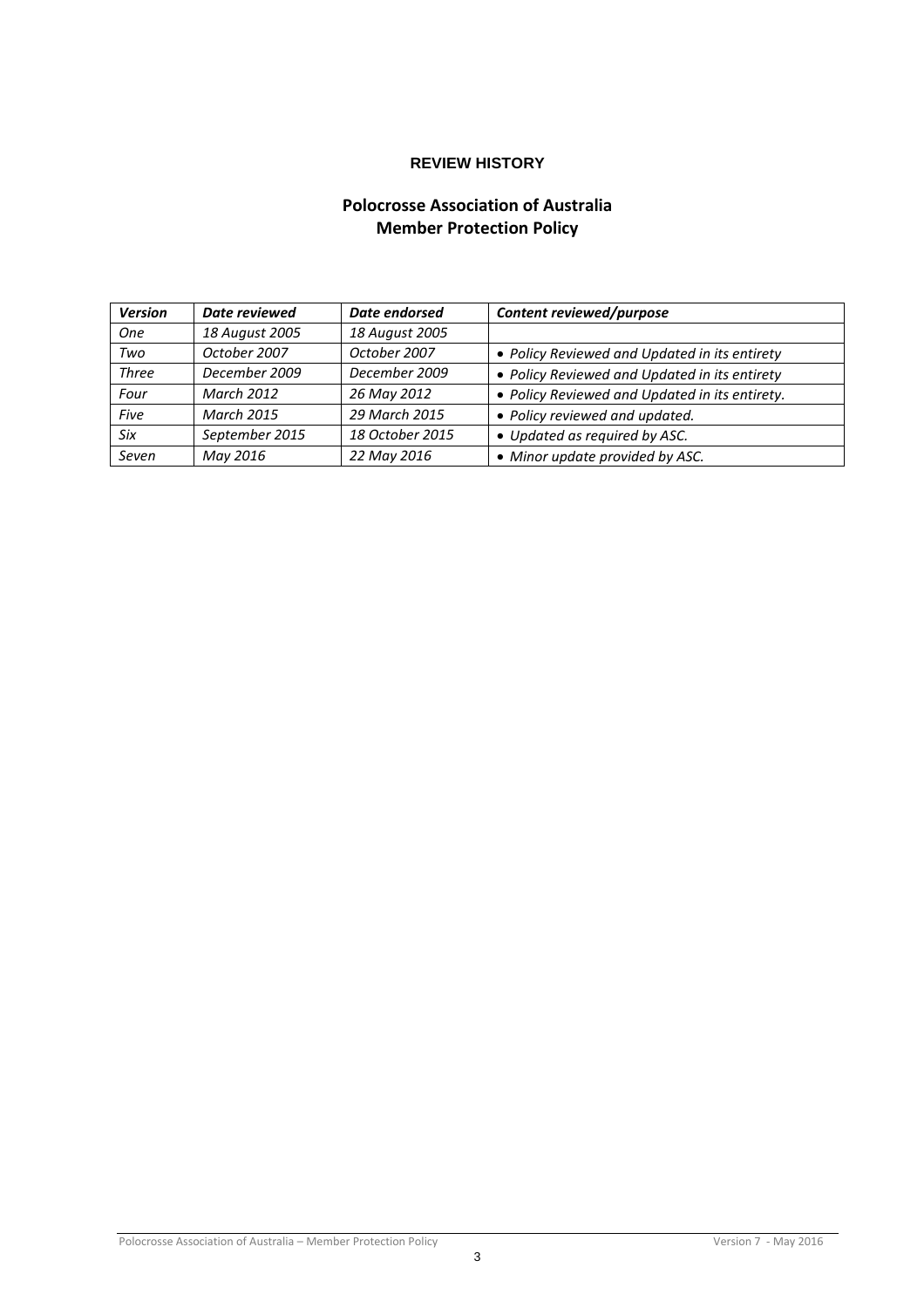### <span id="page-4-0"></span>**PREFACE**

The Polocrosse Association of Australia strives to ensure Polocrosse has a sports system that supports and offers improved participation and quality Polocrosse experiences for all members; and for excellence in sports performance at an Elite Level, enabling us to compete at an International level and retain our standing as the Worlds' best.

### *Our Vision is as outlined in the PAA Strategic Plan from time to time and the Associations objects as contained in the constitution.*

### *We are committed to: Transparency; Respect; Honesty; Integrity; Working together and Inclusion*

The Member Protection Policy has been developed to ensure that all members are afforded with a positive experience whilst participating in all aspects of the Sport. The Policy provides members with an understanding of the expectations and remedies in the protection of our members.

The Polocrosse Association of Australia is committed to ensuring our young members are part of an environment that is a safe, supportive and positive for their enjoyment of the Sport; we strive to facilitate an environment free from all forms of harassment and discriminations for all members by conducting ourselves with appropriate standards of behaviour.

Polocrosse is a truly Australian Sport, and as such uphold the values and principles of *The Essence of Australian Sport*. We believe in **Fairness, Respect, Responsibility** and **Safety** for all within our Sporting community and accept the following standards:

- that we seeks to prevent all forms of harassment, discrimination and abuse and to promote positive behaviour and values;
- that inappropriate or unlawful behaviour will not be tolerated by the organisation;
- that this policy sets out codes of behaviour with which everyone associated with the organisation is expected to abide; and
- that disciplinary action will be taken against individuals if there is a breach of the policy.

The Polocrosse Association of Australia entrust that all our members, which includes affiliated State Associations, Clubs, players, officials, volunteers and contractors recognise and understand this policy.

If you have any inquires regarding the Policy please contact the Polocrosse Association of Australia on 1300 363 722

Rodney Geppert President Polocrosse Association of Australia

23<sup>rd</sup> September 2015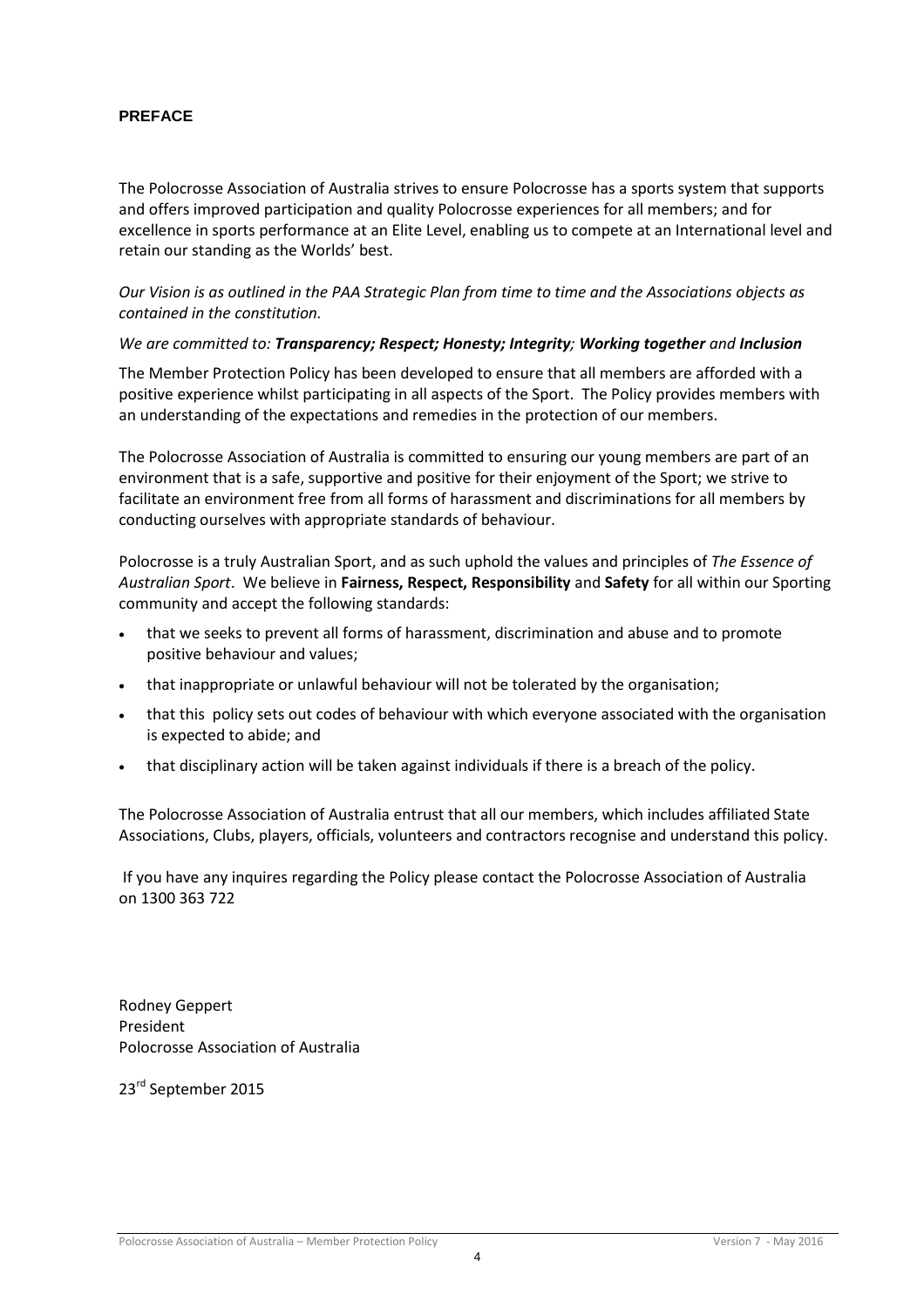# **Polocrosse Association of Australia**

### <span id="page-5-0"></span>**PART A: NATIONAL MEMBER PROTECTION POLICY**

### <span id="page-5-1"></span>**1. Introduction**

Our Vision is to be a well connected, inclusive, innovative and progressive organisation delivering strong, sound leadership and demonstrating strong family values.

We are committed to:

- Transparency;
- Respect;
- Honesty;
- Integrity;
- Working together; and
- Inclusion

### <span id="page-5-2"></span>**2. Purpose of this policy**

This Polocrosse Association of Australia National Member Protection Policy aims to maintain ethical and informed decision-making and responsible behaviours within our sport. It outlines our commitment to a person's right to be treated with respect and dignity and to be safe and protected from abuse. This policy informs everyone involved in our sport of his or her legal and ethical rights and responsibilities and the standards of behaviour that are required.

The policy attachments outline the procedures that support our commitment to eliminating discrimination, harassment, child abuse and other forms of inappropriate behaviour from our sport. As part of this commitment, the Polocrosse Association of Australia may take disciplinary action against any person or organisation bound by this policy if they breach it.

This policy has been endorsed by the Board of the Polocrosse Association of Australia and has been incorporated into our By-Laws in accordance with clause 37 (a) of the Polocrosse Association of Australia Constitution*.* The policy starts on 26 May 2012 and will operate until replaced. Copies of the current policy and its attachments can be obtained from the Polocrosse Association of Australia website at

[www.polocrosse.org.au](http://www.polocrosse.org.au/) or by contacting the Association on 1300 363 722.

For information on the rights, responsibilities and requirements for people involved in our sport at the state and club level, please refer to the member protection policies of the relevant state association or club.

### <span id="page-5-3"></span>**3. Who this Policy Applies To**

This policy applies to the following whether they are in a paid or unpaid/voluntary capacity:

- 3.1 Persons appointed or elected to boards, committees and sub-committees;
- 3.2 Employees of Polocrosse Association of Australia;
- 3.3 Members of the Polocrosse Association of Australia Executive;
- 3.4 Support personnel appointed or elected to teams and squads (e.g. managers, physiotherapists, psychologists, masseurs, sport trainers);
- 3.5 Coaches and assistant coaches;
- 3.6 Players;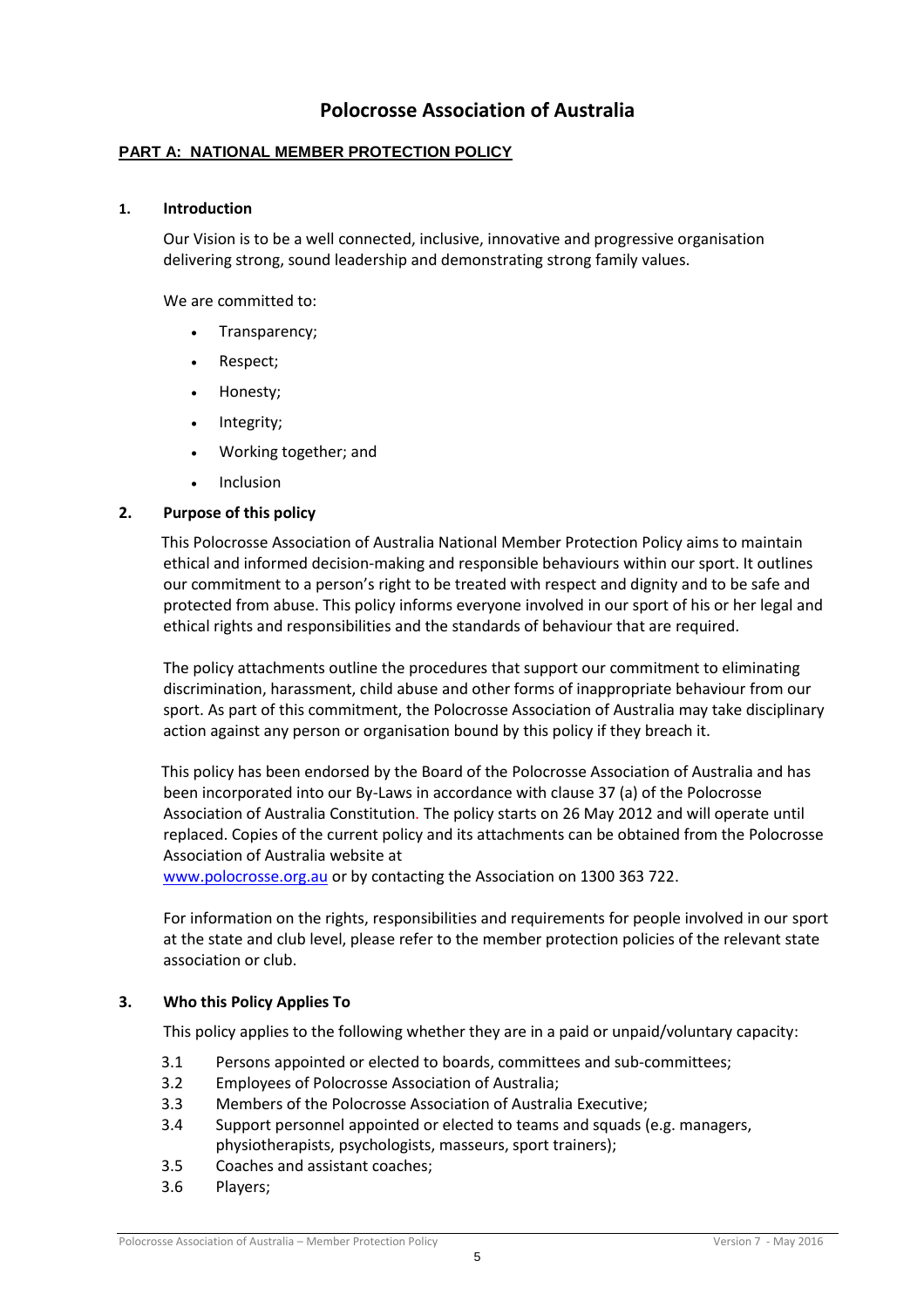- 3.7 Referees, umpires and other officials involved in the regulation of the sport;
- 3.8 Members associate and affiliate members , including life members of the Polocrosse Association of Australia; and
- 3.9 Players, coaches, officials ( and their organisations if any) and other personnel participating in events and activities, including camps and training sessions, held or sanctioned by Polocrosse Association of Australia;
- 3.10 Spectators at polocrosse events

# <span id="page-6-0"></span>**4. Responsibilities of the Organisation**

The Polocrosse Association of Australia and affiliates may make such amendments to their Constitution, Rules or Policies necessary for this policy to be enforceable to the extent necessary; and must

- 4.1 Adopt, implement and comply with this policy;
- 4.2 Publish, distribute and promote this policy and the consequences of breaches;
- 4.3 Promote and model appropriate standards of behaviour at all times;
- 4.4 Promptly deal with any breaches or complaints made under this policy in a sensitive, fair, timely and confidential manner;
- 4.5 Apply this policy consistently;
- 4.6 Recognise and enforce any penalty imposed under this policy;
- 4.7 Ensure that a copy of this policy is available or accessible to the persons and associations to whom this policy applies;
- 4.8 Use appropriately trained people to receive and manage complaints and allegations [e.g. Member Protection Information Officers (MPIOs); and
- 4.9 Monitor and review this policy at least annually.

# <span id="page-6-1"></span>**5. Individual Responsibilities**

Individuals bound by this policy are responsible for:

- 5.1 Making themselves aware of the policy and complying with its standards of behaviour;
- 5.2 Complying with our screening requirements and any state/territory "Working with Children" checks;
- 5.3 Placing the safety and welfare of children above other considerations;
- 5.4 Being accountable for their behaviour;
- 5.5 Following the procedures outlined in this policy if they wish to make a complaint or report a concern about possible child abuse, discrimination , harassment or other inappropriate behaviour; and
- 5.6 Complying with any decisions and/or disciplinary measures imposed under this policy.

# <span id="page-6-3"></span><span id="page-6-2"></span>**6. Position Statements**

# *6.1 Child Protection*

The Polocrosse Association of Australia is committed to the safety and wellbeing of all children and young people accessing our service. We support the rights of the child and will act without hesitation to ensure a child safe environment is maintained at all times. We also support the rights and wellbeing of our staff and volunteers and encourage their active participation in building and maintaining a secure environment for all participants.

The Polocrosse Association of Australia acknowledges that our staff, members and volunteers provide a valuable contribution to the positive experiences of children involved in our sport. The Polocrosse Association of Australia aims to continue this and to take measures to protect the safety and welfare of children participating in our sport by: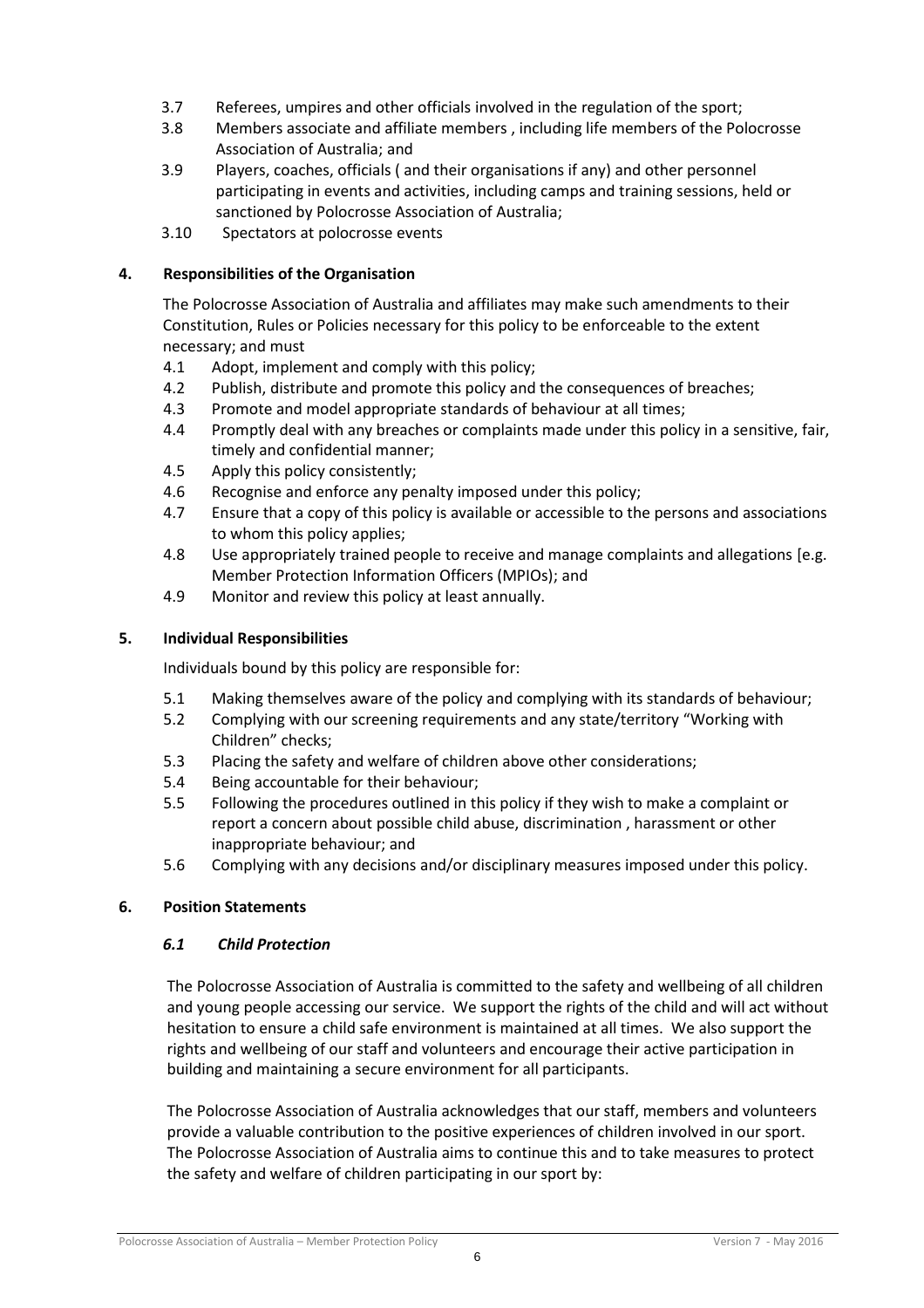# **6.1.1 Identify and Analyse Risk of Harm**

The Polocrosse Association of Australia will develop and implement a risk management strategy, which includes a review of existing child protection practices, to determine how child-safe and child-friendly the organisation is and to determine what additional strategies are required to minimise and prevent risk of harm to children because of the action of an employee, volunteer or another child.

# **6.1.2 Develop Codes of Behavior**

The Polocrosse Association of Australia will ensure that the organisation has codes of conduct we expect of adults that specify standards of conduct and care when dealing and interacting with children, particularly those in the organisation's care. The organisation will also implement a code of conduct to address appropriate behaviour between children.

The code(s) of conduct will set out professional boundaries, ethical behaviour and unacceptable behaviour. (See Part B)

# **6.1.3 Choose Suitable Employees and Volunteers**

The Polocrosse Association of Australia will ensure that the organisation takes all reasonable steps to ensure that it engages the most suitable and appropriate people to work with children (in prescribed positions).

This may be achieved using a range of screening measures. Such measures will aim to minimise the likelihood of engaging (or retaining) people who are unsuitable to work with children.

The Polocrosse Association of Australia will ensure that working with children checks/criminal history assessments are conducted for employees and volunteers working with children, where an assessment is required by law.

If a criminal history report is obtained as part of their screening process, the Polocrosse Association of Australia will ensure that the criminal history information is dealt with in accordance with relevant state requirements. (See Part C)

# **6.1.4 Support, Train, Supervise and Enhance Performance**

The Polocrosse Association of Australia will ensure that volunteers and employees who work with children or their records have ongoing supervision, support and training such that their performance is developed and enhanced to promote the establishment and maintenance of a child-safe environment.

# **6.1.5 Empower and Promote the Participation of Children in Decision-Making and Service Development**

The Polocrosse Association of Australia will promote the involvement and participation of children and young people in developing and maintaining child-safe environments.

# **6.1.6 Report and Respond Appropriately To Suspected Abuse and Neglect**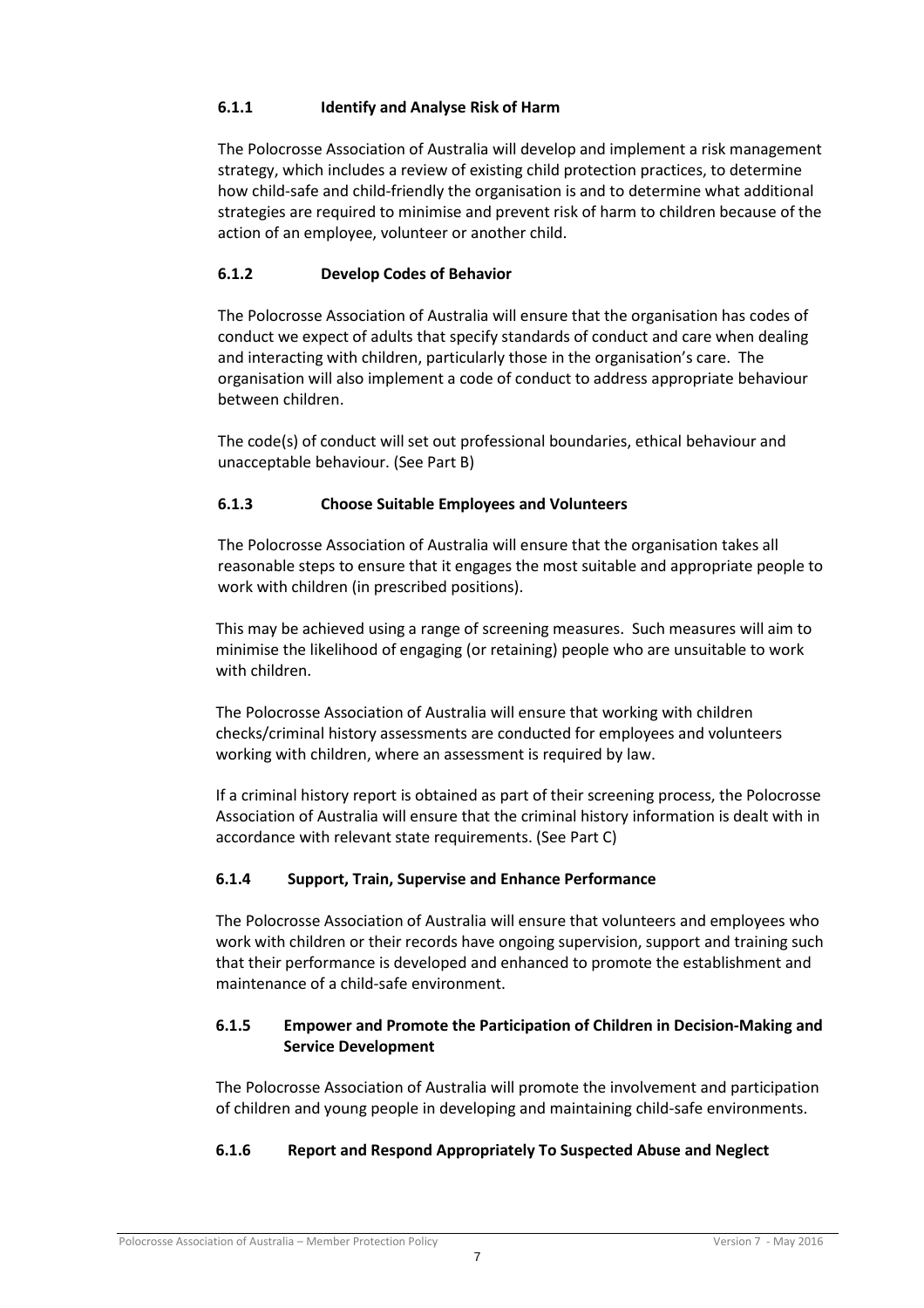The Polocrosse Association of Australia will ensure that volunteers and employees are able to identify and respond to children at risk of harm.

The Polocrosse Association of Australia will make all volunteers and employees aware of their responsibilities under respective state laws if they have suspicion on reasonable grounds that a child has been or is being abused or neglected. (See Part E)

In addition to any legal obligation, if any person feels another person or organisation bound by this policy is acting inappropriately towards a child or is breaching the code'(s) of practice set out they may make an internal complaint. Please refer to our complaints procedure outlined in attachment [C1] of this policy. This will explain what to do about the behaviour and how the Polocrosse Association of Australia will deal with the problem.

# <span id="page-8-0"></span>*6.2 Taking Images of Children*

Images of children can be used inappropriately or illegally. The Polocrosse Association of Australia requires that individuals and associations, wherever possible, obtain permission from a child's parent/guardian before taking an image of a child that is not their own and ensure that the parent knows the way the image will be used. We also require the privacy of others to be respected and disallow the use of camera phones, videos and cameras inside changing areas, showers and toilets.

If the Polocrosse Association of Australia uses an image of a child it will avoid naming or identifying the child or it will, wherever possible, avoid using both the first name and surname. We will not display personal information such as residential address, email address or telephone numbers without gaining consent from the parent/guardian. We will not display information about hobbies, likes/dislikes, school, etc as this information can be used as grooming tools by pedophiles or other persons. We will only use appropriate images of a child, relevant to our sport and ensure that the child is suitably clothed in a manner that promotes the sport, displays its successes, etc. We will seek permission from the parents/guardians of the children before using the images. We require our member associations and clubs to do likewise.

# <span id="page-8-1"></span>*6.3 Anti-discrimination and harassment*

The Polocrosse Association of Australia (PAA) is committed to providing an environment in which people are treated fairly and equitably and that is, as far as practicable, free from all forms of discrimination and harassment.

We recognise that people may not be able to enjoy themselves or perform at their best if they are treated unfairly, discriminated against or harassed.

# **6.3.1 Discrimination**

Unlawful discrimination involves the less favourable treatment of a person on the basis of one or more of the personal characteristics protected by state or federal antidiscrimination laws.

The personal characteristics protected by anti-discrimination laws include attributes such as race, age, disability, gender and race. The full list of protected personal characteristics is in the "Definitions" set out in the Dictionary of Terms.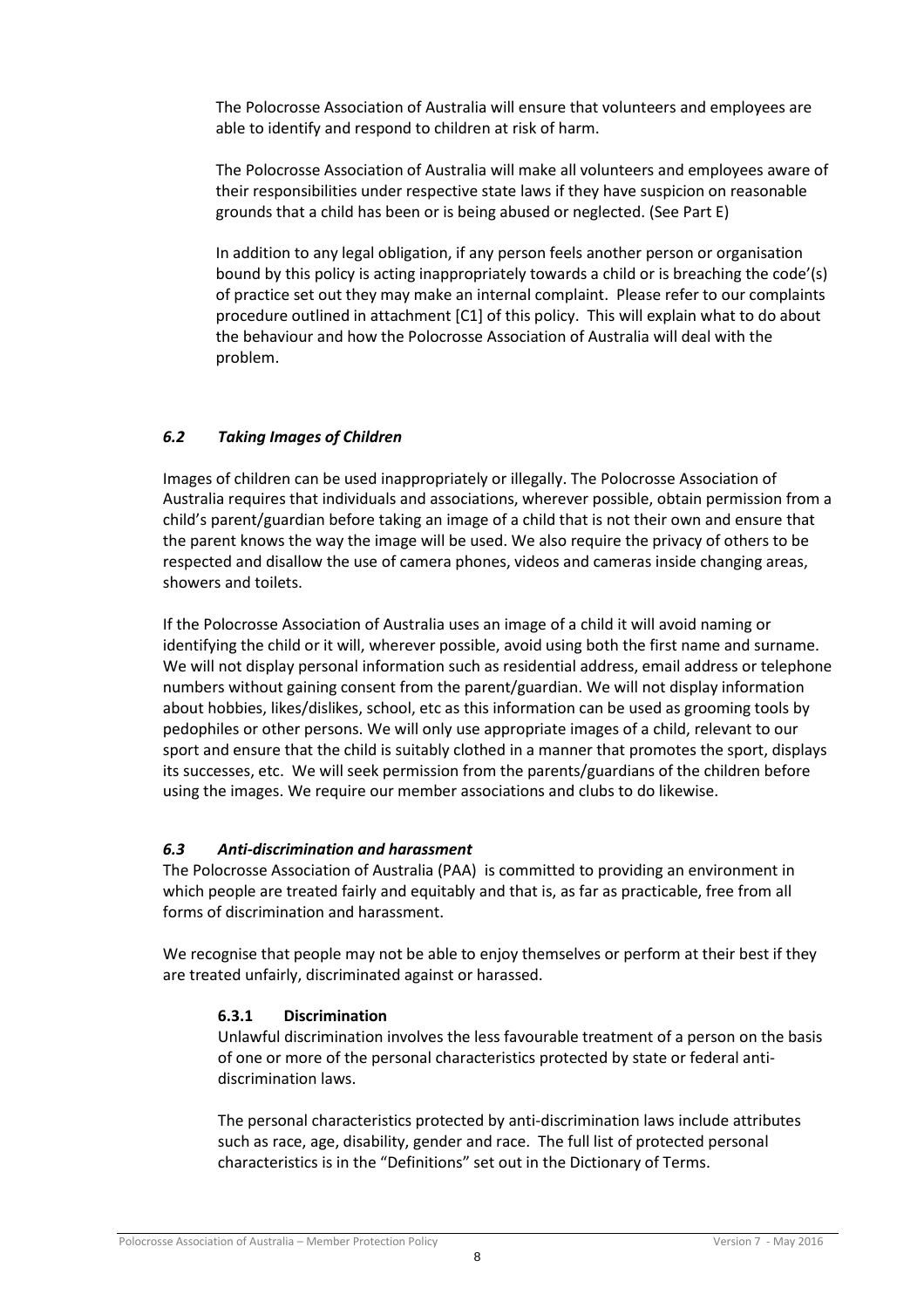Discrimination can be either direct or indirect.

- **Direct** discrimination occurs if a person treats, or proposes to treat, a person with a protected personal characteristic unfavourably because of that personal characteristic.
- **Indirect** discrimination occurs if a person imposes, or proposes to impose, a requirement, condition or practice that will disadvantage a person with a protected personal characteristic and that requirement, condition or practice is not reasonable.

For the purposes of determining discrimination, the offender's awareness and motive are irrelevant.

# **6.3.2 Harassment**

Harassment is any unwelcome conduct, verbal or physical, that intimidates, offends or humiliates another person and which happens because a person has a certain personal characteristic protected by State or Federal anti-discrimination legislation.

The offensive behaviour does not have to take place a number of times, a single incident can constitute harassment.

Sexual harassment is one type of harassment. Sexual harassment is unwelcome conduct, remarks or innuendo of a sexual nature. It covers a wide range of behaviours and can be verbal, written, visual or physical. Sexual harassment is not limited to members of the opposite sex.

# **6.3.3 Prohibition against discrimination and harassment**

We prohibit all forms of harassment and discrimination based on the personal characteristics listed in the "Definitions" set out in the Dictionary of Terms

Any person who believes they are being, or have been, harassed or discriminated against by another person or organisation bound by this policy is encouraged to raise their concerns with us. A person may make an internal complaint, and in some circumstances, they may also be able to make a complaint to an external organisation. (Refer to the attachments in Part D of this policy.)

# <span id="page-9-0"></span>*6.4 Intimate relationships*

The PAA understands that consensual intimate relationships (including, but not limited to sexual relationships) between coaches or officials and adult athletes may take place legally. However, this policy will help ensure that the expectations of coaches or officials are clear and, to ensure that if an intimate relationship does exist or develop between a coach or official and an adult athlete, that relationship will be managed in an appropriate manner.

Coaches and officials are required to conduct themselves in a professional and appropriate manner in all interactions with athletes. In particular, they must ensure that they treat athletes in a respectful and fair manner, and that they do not engage in sexual harassment, bullying, favoritism or exploitation.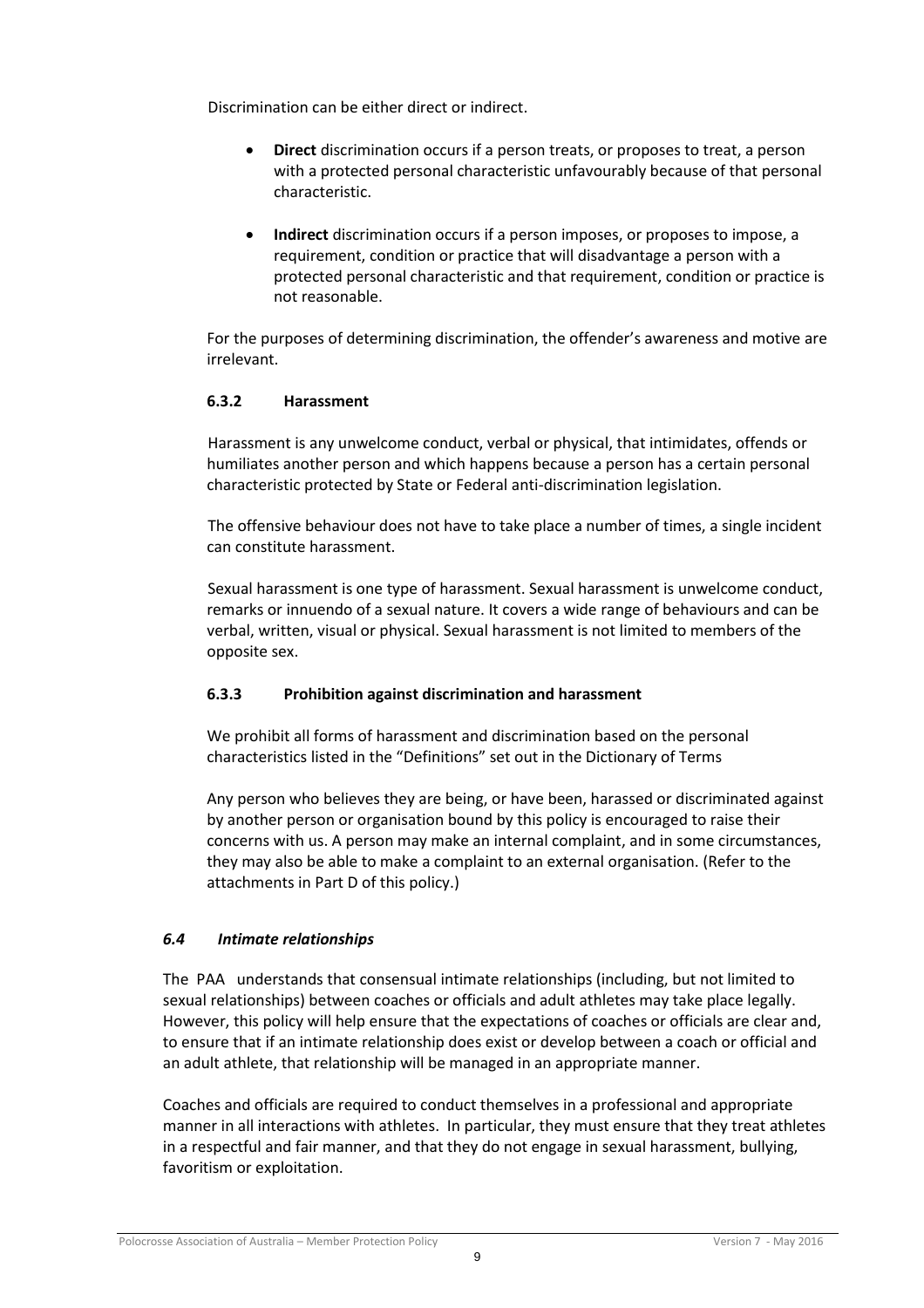The PAA take the position that consensual intimate relationships between coaches or officials and the adult athletes they coach should be avoided as they can have harmful effects on the athlete involved, on other athletes and coaches and on the sport's public image. These relationships can also be perceived to be exploitative due to the differences in authority, power, maturity, status, influence and dependence between the coach or official and the athlete.

We recommend that if an athlete attempts to initiate an intimate relationship with a coach or official, the coach or official should discourage the athlete's approach and explain to the athlete why such a relationship is not appropriate.

If a consensual intimate relationship does exist or develop between an adult athlete and a coach or official, the coach or official is expected to ensure that the relationship is appropriate and that it does not compromise impartiality, professional standards or the relationship of trust the coach or official has with the athlete and/or other athletes.

In assessing the appropriateness of an intimate relationship between a coach or official and an adult athlete, relevant factors include, but are not limited to:

- the relative age and social maturity of the athlete;
- any potential vulnerability of the athlete;
- any financial and/or emotional dependence of the athlete on the coach or official;
- the ability of the coach or official to influence the progress, outcomes or progression of the athlete's performance and/or career;

• the extent of power imbalance between the athlete and coach or official; and the likelihood of the relationship having an adverse impact on the athlete and/or other athletes.

It will often be difficult for a coach or official involved in an intimate relationship with an adult athlete to make an objective assessment of its appropriateness and accordingly they are encouraged to seek advice from [the Member Protection Information Officer, Complaints Manager or other official] to ensure that they have not involved themselves in inappropriate or unprofessional conduct.

If it is determined that an intimate relationship between a coach or official and an adult athlete is inappropriate or unprofessional we may take disciplinary action against the coach or official up to and including dismissal. Action may also be taken to stop the coaching relationship with the athlete. This could include a transfer, a request for resignation or dismissal from coaching duties.

If a coach, official or athlete believes they are being, or have been, harassed they are encouraged to seek information and support from [the Member Protection Information Officer, Complaints Manager or other official]. Our complaints procedure is outlined in Part D of this policy.

# <span id="page-10-0"></span>*6.5 Pregnancy*

The PAA is committed to treating pregnant women fairly and to removing any unreasonable barriers to their full participation in our sport. We will not tolerate any discrimination or harassment against pregnant women.

The PAA will take reasonable care to ensure the continuing safety, health and wellbeing of pregnant women. We will advise pregnant women that there may be risks involved with their continuing participation in sport, and we will encourage them to obtain medical advice about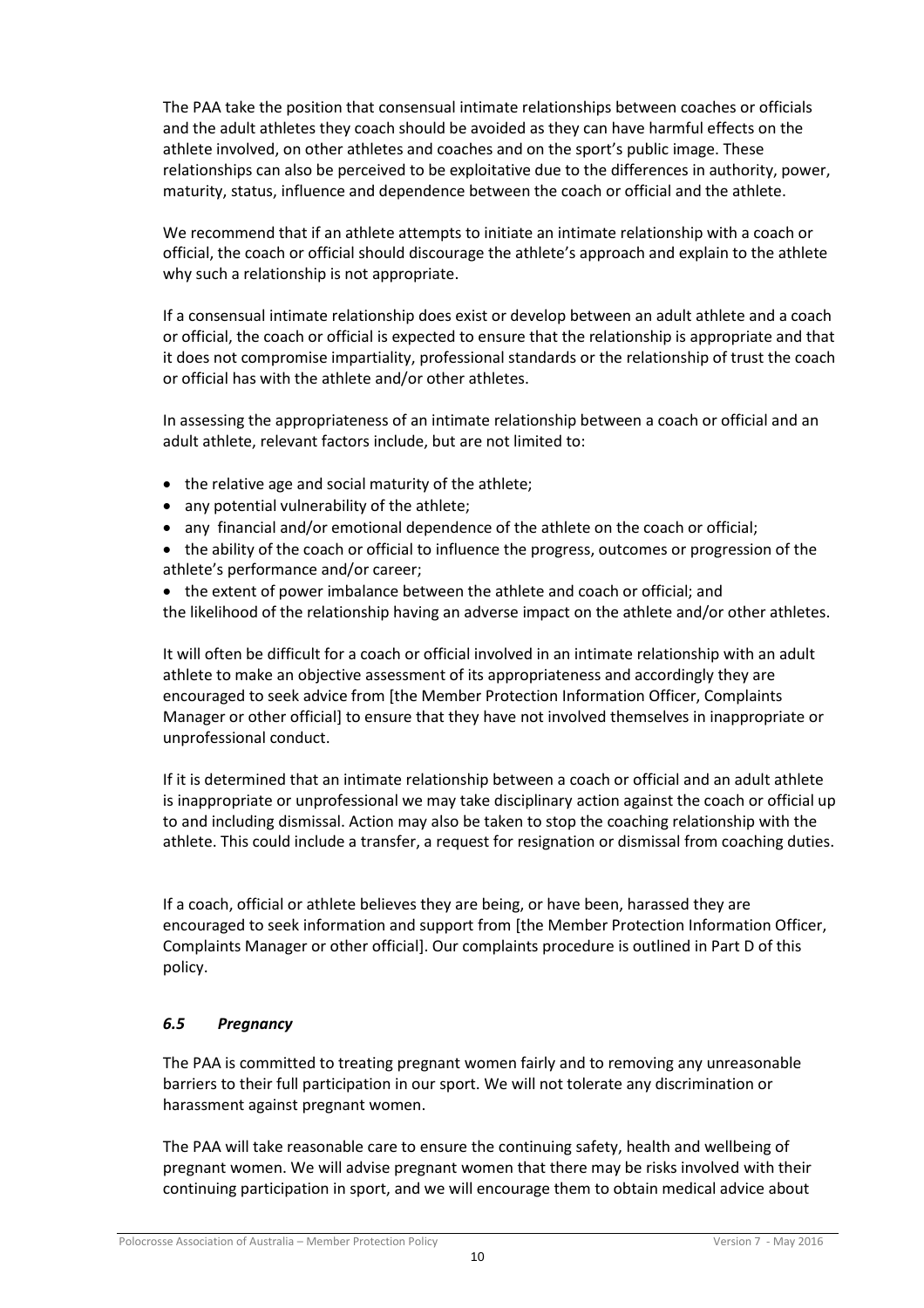those risks. Pregnant women should be aware that their own health and wellbeing, and that of their unborn child, is of utmost importance in their decision-making about the extent they choose to participate in our sport.

We encourage all pregnant women to talk with their medical advisers, make themselves aware of the facts about pregnancy in sport and ensure that they make informed decisions about their participation in our sport. Pregnant women should make these decisions themselves, in consultation with their medical advisers and in discussion with the PAA

We will only require pregnant women to sign a disclaimer in relation to their participation in our sport whilst they are pregnant if all other participants are required to sign one in similar circumstances. We will not require women to undertake a pregnancy test.

If a pregnant woman believes she is being, or has been, harassed or discriminated against by another person or organisation bound by this Policy, she may make a complaint. (Refer to the attachments in Part D of this policy.)

# <span id="page-11-0"></span>*6.6 Gender identity*

Gender identity means the gender-related identity, appearance or mannerisms or other genderrelated characteristics of a person. This includes the way people express or present their gender and recognises that a person's gender identity may be an identity other than male or female. Some terms used to describe a person's gender identity include trans, transgender and gender diverse.

# **6.6.1 Gender identity discrimination and harassment**

Federal, state and territory anti-discrimination laws provide protection from discrimination against people on the basis of their gender identity. (See definition in Dictionary of terms).

The PAA is committed to providing a safe, fair and inclusive sporting environment all where people can contribute and participate. We will not tolerate any unlawful discrimination or harassment of a person because of their gender identity.

All persons, regardless of gender identity, are entitled to be treated fairly and with dignity and respect at all times. We will not tolerate any unlawful discrimination or harassment of a person because of their gender identity. This includes discrimination or harassment of a person who is transgender or transsexual, who is assumed to be transgender or transsexual or has an association with someone who has or is assumed to be transgender or transsexual. (Refer to the attachments in Part D of this policy.)

We expect all people bound by this policy to act with sensitivity when a person is undergoing gender transition/affirmation.

If any person believes that they are being, or have been, harassed or discriminated against by another person or organisation bound by this policy because of their gender identity, they may make a complaint.

# **6.6.2 Participation in sport**

The PAA recognises that excluding people from participating in sporting events and activities because of their gender identity may have significant implications for their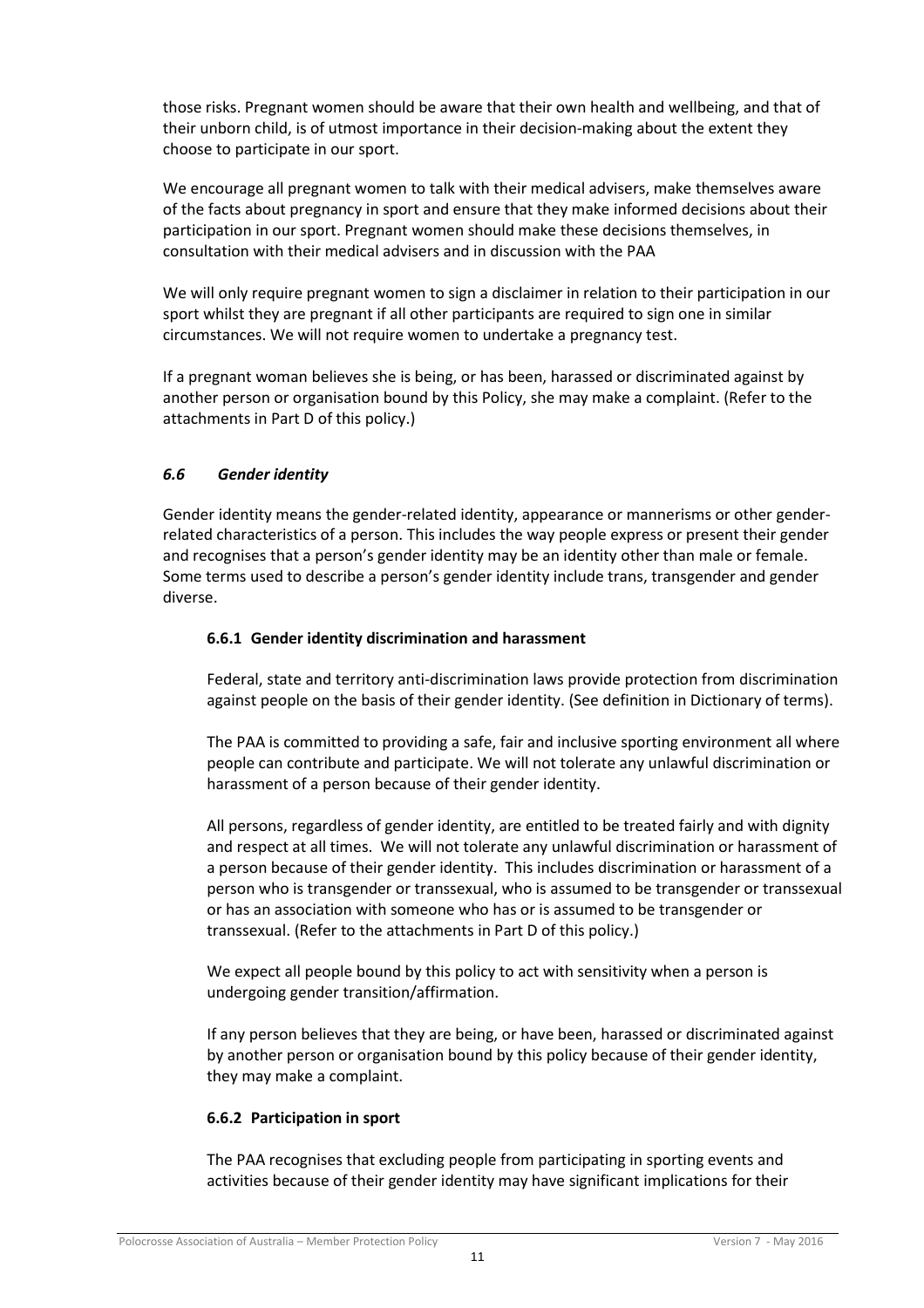health, wellbeing and involvement in community life. We are committed to l supporting participation in our sport on the basis of the gender with which a person identifies.

If issues of performance advantage arise, we will consider whether the established discrimination exceptions for participation in sport are relevant in the circumstances. Discrimination is unlawful unless an exception applies.

Drug testing procedures and prohibitions also apply to people who identify as transgender. A person receiving treatment involving a Prohibited Substance or Method, as described on the World Anti-Doping Agency's Prohibited List, should apply for a standard Therapeutic Use Exemption.

### **6.6.3. Intersex status**

Federal anti-discrimination law, and some state and territory anti-discrimination laws, provide protection from discrimination against a person on the basis of their intersex status. (See Dictionary of terms).

The PAA is committed to providing a safe, fair and inclusive sporting environment where all people can contribute and participate. We will not tolerate any unlawful discrimination or harassment of a person because of their intersex status.

### <span id="page-12-0"></span>*6.7 Responsible service and consumption of alcohol*

The PAA is committed to conducting sporting and social events in a manner that promotes the responsible service and consumption of alcohol. We also recommend that state associations and member clubs follow strict guidelines regarding the service and consumption of alcohol.

In general, our policy is that:

- alcohol should not be available or consumed at sporting events involving children and young people under the age of 18;
- alcohol-free social events be provided for young people and families;
- food and low-alcohol and non-alcoholic drinks be available at events we hold or endorse where alcohol is served;
- a staff member is present at events we hold or endorse where alcohol is served to ensure appropriate practices in respect of the consumption of alcohol are followed;
- safe transport options be promoted as part of any event we hold or endorse where alcohol is served.

### <span id="page-12-1"></span>*6.8 Smoke-free environment*

The PAA s committed to providing a safe and healthy environment at all sporting and social events that we hold or endorse.

In general, our policy is that:

 no smoking shall occur at or near sporting events involving children and young people under the age of 18. This policy shall apply to coaches, players, trainers, officials and volunteers;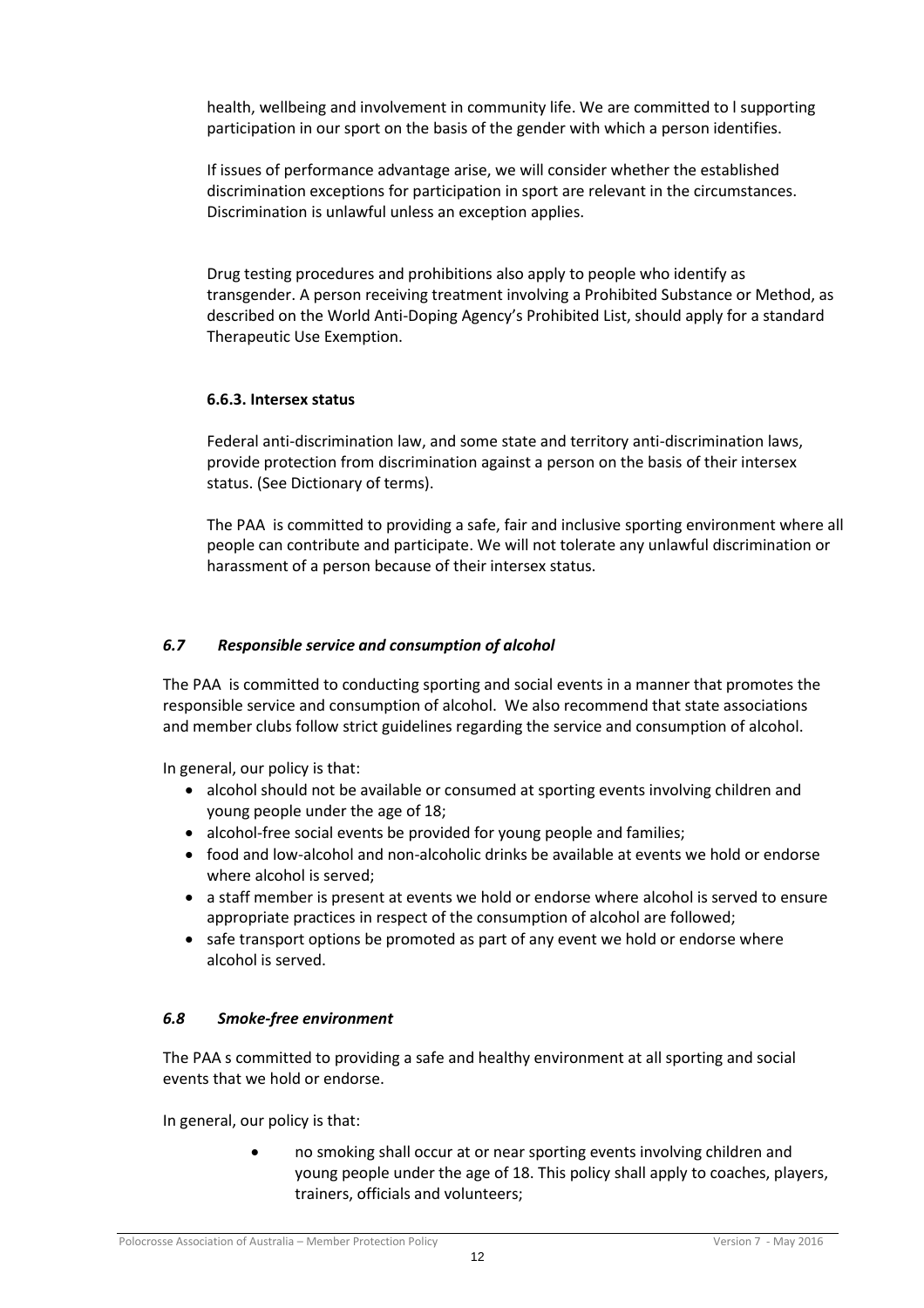- social events shall be smoke-free, with smoking permitted at designated outdoor smoking areas; and
- coaches, officials, trainers, volunteers and players will refrain from smoking while they are involved in an official capacity in our sport, both on and off the field.

# <span id="page-13-0"></span>*6.9 Bullying*

The PAA is committed to providing an environment that is free from bullying. We understand that bullying has the potential to result in significant negative consequences for an individual's health and wellbeing, and we regard bullying in all forms as unacceptable in our sport.

Bullying is characterised by repeated, unreasonable behaviour directed at a person, or group of persons, that creates a risk to health and safety. Bullying behaviour is that which a reasonable person in the circumstances would expect to victimise, humiliate, undermine, threaten, degrade, offend or intimidate a person. Bullying behaviour can include actions of an individual or a group.

Whilst generally characterised by repeated behaviours, one-off instances can amount to bullying.

The following types of behaviour, where repeated or occurring as part of a pattern of behaviour, would be considered bullying:

- verbal abuse including shouting, swearing, teasing, making belittling remarks or persistent unjustified criticism;
- excluding or isolating a group or person;
- spreading malicious rumours; or
- psychological harassment such as intimidation.

Bullying includes cyber-bulling which occurs through the use of technology. New technologies and communication tools, such as smart phones and social networking websites, have greatly increased the potential for people to be bullied though unwanted and inappropriate comments. The PAA will not tolerate abusive, discriminatory, intimidating or offensive statements being made online. Frustration at a referee, teammate, coach or sporting body should never be communicated on social networking websites. These issues should instead be addressed – in a written or verbal statement or a complaint – to the relevant controlling club, league or peak sporting body.

If any person believes they are being, or have been, bullied by another person or organisation bound by this policy, he or she may make a complaint. (Refer to the attachments in Part D of this policy.)

# <span id="page-13-1"></span>*6.10 Social networking*

The PAA acknowledges the enormous value of social networking to promote our sport and celebrate the achievements and success of the people involved in our sport.

Social networking refers to any interactive website or technology that enables people to communicate and/or share content via the internet. This includes social networking websites such as Facebook and Twitter.

We expect all people bound by this policy to conduct themselves appropriately when using social networking sites to share information related to our sport.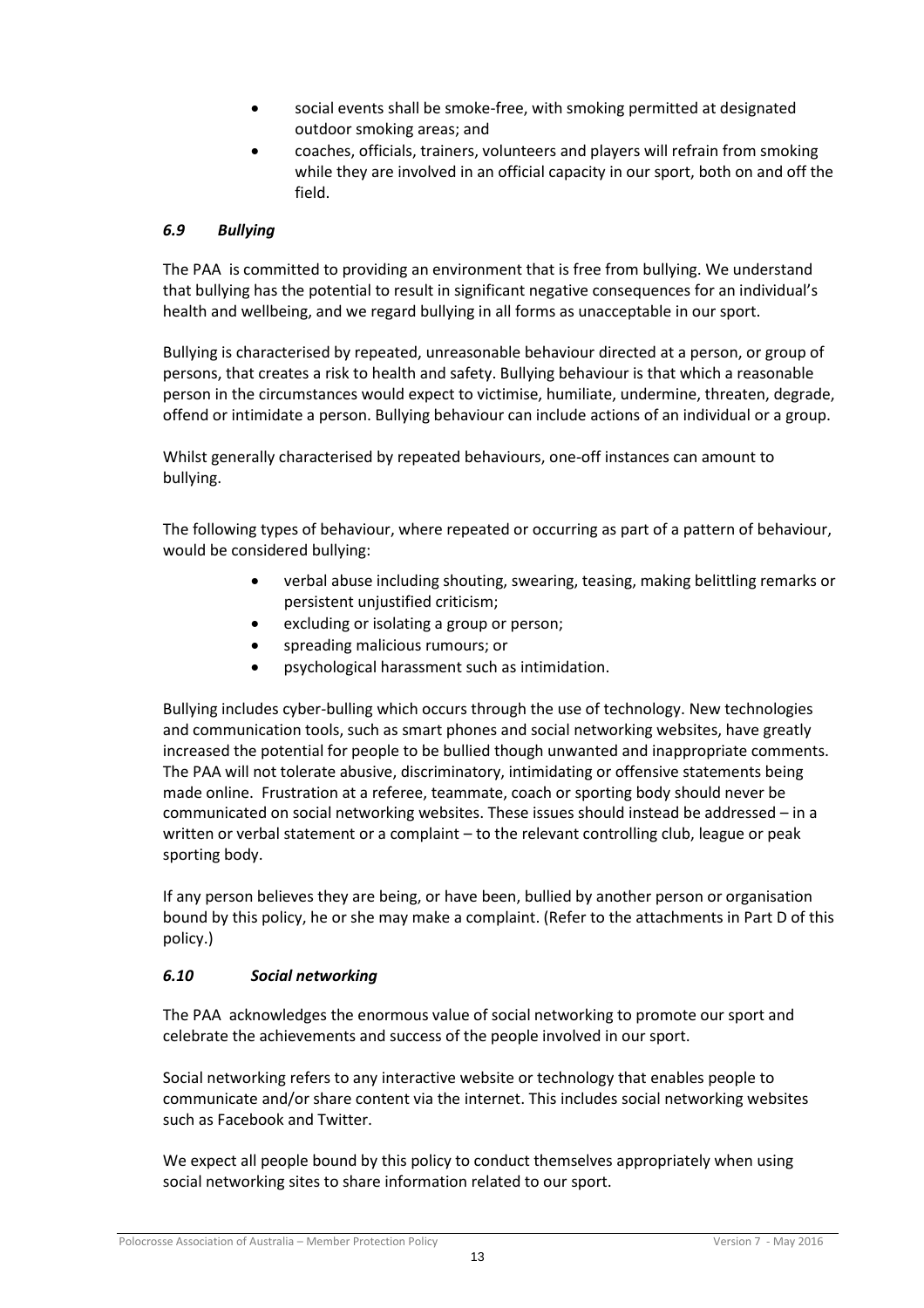In particular, social media activity including, but not limited to, postings, blogs, status updates, and tweets:

- must not contain material which is, or has the potential to be, offensive, aggressive, defamatory, threatening, discriminatory, obscene, profane, harassing, embarrassing, intimidating, sexually explicit, bullying, hateful, racist, sexist or otherwise inappropriate;
- must not contain material which is inaccurate, misleading or fraudulent;
- must not contain material which is in breach of laws, court orders, undertakings or contracts;
- should respect and maintain the privacy of others; and
- should promote the sport in a positive way.

# <span id="page-14-1"></span><span id="page-14-0"></span>**7. Complaints Procedures**

# *7.1 Complaints*

The Polocrosse Association of Australia aims to provide a simple procedure for complaints in respect to any breach of the following clauses of this policy : 6.10; 6.9; 6.8;6.7;6.6;6.5;6.4;6.3. No complaint can otherwise be made unless otherwise in accordance with the constitution and by laws of the PAA. Any person (a complainant) may report a complaint about a person/s or organisation bound by this policy (respondent)*.*

Complaints at the first instance shall be referred to the National Executive Officer who shall forward same to the Disciplinary Tribunal Chairman to be deal with in accordance with the PAA disciplinary policy. The Chairperson shall determine if the complaint can be mediated, or should be referred to another level, or otherwise dealt with in accordance with the Tribunal rules. The Chairperson may also determine that the complaint falls outside this policy and would be better dealt with another way and/or the law requires the complaint/allegation to be reported to an appropriate authority.

In all cases, the lowest level at which a matter can be dealt with shall always be preferred (e.g. if the club can deal with the complaint, then it should; if not, then if the State body can deal with the complaint, then it should). Only in the most serious cases should the matter be referred to the national body, unless the matter has arisen at or relates to the national level. Therefore, if a complaint relates to:

- behaviour or an incident that occurred at the state level or involves people operating at the state level, then the complaint should be reported to and handled by the relevant state association in the first instance; or
- behaviour or an incident that occurred at the club level or involves people operating at the club level, then the complaint should be reported to and handled by the relevant club in the first instance.

All complaints will be dealt with promptly, seriously, sensitively and confidentially. Our complaint procedures are outlined in attachment D1.

Individuals and organisations may also pursue their complaint externally under antidiscrimination, child protection, criminal or other relevant legislation.

# <span id="page-14-2"></span>*7.2 Vexatious Complaints & Victimisation*

The Polocrosse Association of Australia aims for our complaints procedure to have integrity and be free of unfair repercussions or victimisation. If at any point in the complaints process the it is considered that a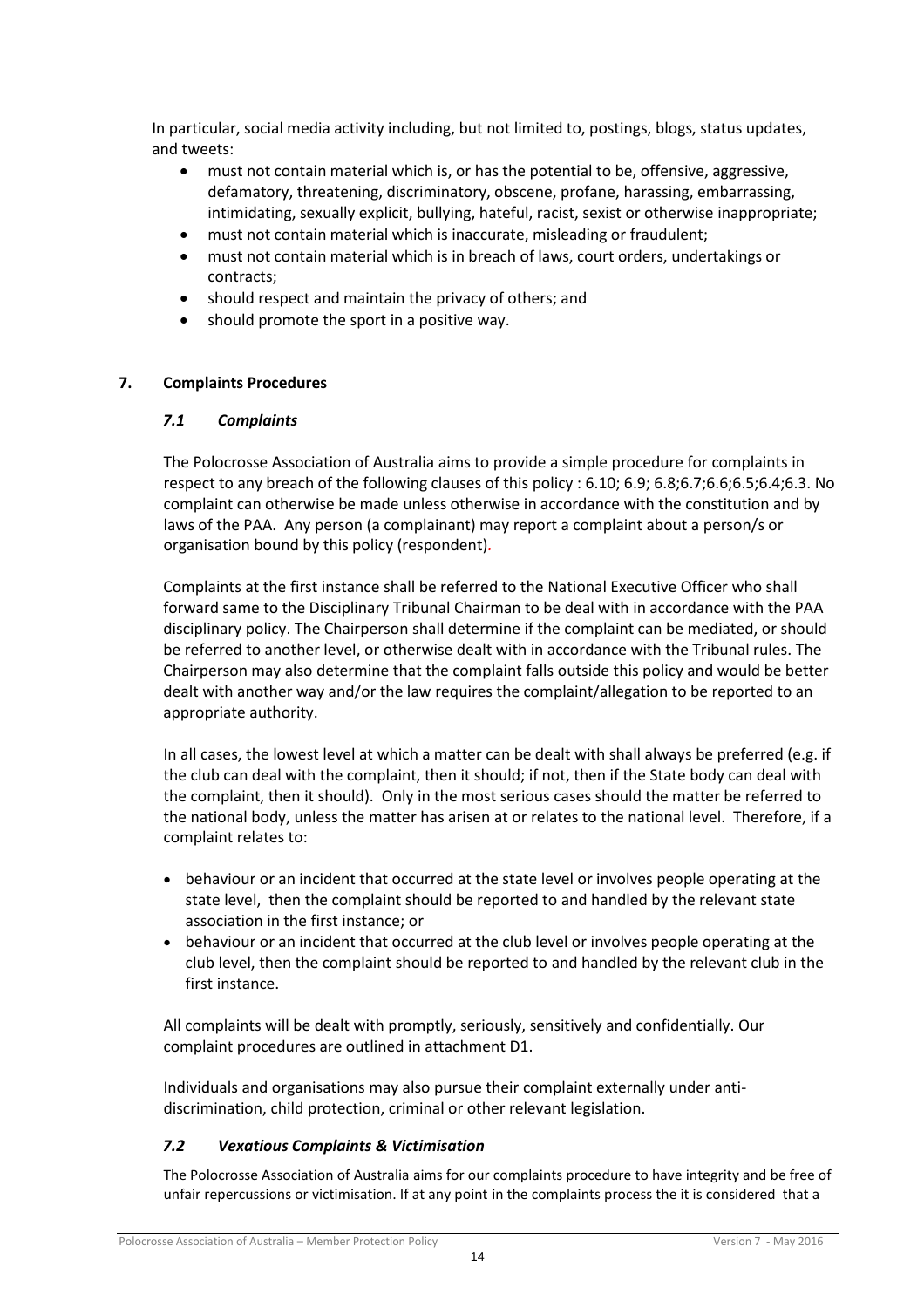complainant has **knowingly** made an untrue complaint or the complaint is vexatious or malicious, the complaint may be dismissed.

The Polocrosse Association of Australia will take all necessary steps to make sure that people involved in a complaint are not victimised. Disciplinary measures can be imposed on anyone who harasses or victimises another person for making a complaint.

### <span id="page-15-0"></span>*7.3 Mediation*

The Polocrosse Association of Australia aims to resolve complaints with a minimum of fuss. Complaints may be resolved by agreement between the people involved with no need for disciplinary action. Mediation allows those involved to be heard and to come up with mutually agreed solutions.

Mediation may occur before or after the investigation of a complaint.

Every organisation bound by this policy will recognise and enforce any decision of a Tribunal or Appeal Tribunal under this policy.

### <span id="page-15-1"></span>**8. What is a Breach of this policy**

Subject to clause 7.1 it may be a breach of this policy for any person or organisation to which this policy applies, to do anything contrary to this policy.

### <span id="page-15-2"></span>**9. Disciplinary Measures**

If an individual or organisation to which this policy applies breaches this policy, one or more forms of discipline may be imposed. Any disciplinary measure imposed under this policy must:

- Be applied consistent with any contractual and employment rules and requirements;
- Be fair and reasonable;
- Be based on the evidence and information presented and the seriousness of the breach; and
- Be determined in accordance with our Constitution, By Laws, this policy and/or Rules of the sport.

### <span id="page-15-3"></span>*9.1 Individual*

Subject to contractual and employment requirements, if a finding is made by a Tribunal that an individual has breached this policy, one or more of the following forms of discipline may be imposed:

- 9.1.1 A direction that the individual make a verbal and/or written apology;<br>9.1.2 A written warning;
- A written warning;
- 9.1.3 A direction that the individual attend counselling to address their behaviour;
- 9.1.4 A withdrawal of any awards, placing, records, and achievements bestowed in any tournaments, activities or events held or sanctioned by the Polocrosse Association of Australia;
- 9.1.5 A demotion or transfer of the individual to another location, role or activity;
- 9.1.6 A suspension of the individual's membership or participation or engagement in a role or activity;
- 9.1.7 Termination of the individual's membership, appointment or engagement;
- 9.1.8 A recommendation that the Polocrosse Association of Australia terminate the individual's membership, appointment or engagement;
- 9.1.9 In the case of a coach or official, a direction that the relevant organisation de-register the accreditation of the coach or official for a period of time or permanently;
- 9.1.10 A fine;
- <span id="page-15-4"></span>9.1.11 Any other forms of discipline that the Tribunal considers appropriate.

### *9.2 Organisation*

If a finding is made that a Polocrosse Association of Australia member or affiliated organisation has breached its own or this national Member Protection Policy, one or more of the following forms of discipline may be imposed by the Tribunal.

- 9.2.1 A written warning;
- 9.2.2 A fine;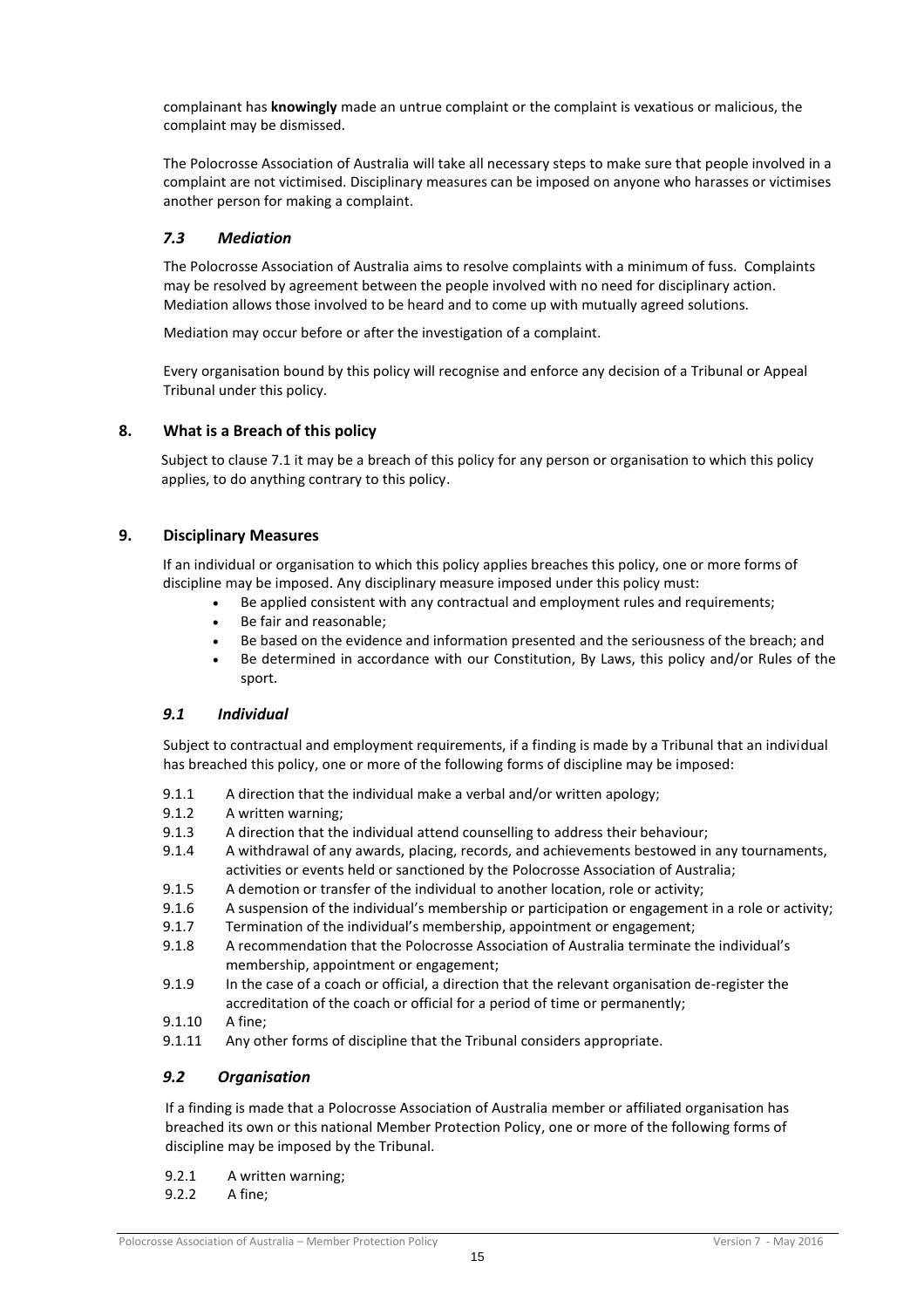- 9.2.3 A direction that any rights, privileges and benefits provided to that organisation by the national body or other peak association be suspended for a specified period;
- 9.2.4 A direction that any funding granted or given to it by the Polocrosse Association of Australia ceases from a specified date;
- 9.2.5 A direction that the Polocrosse Association of Australia cease to sanction events held by or under the auspices of that organisation;
- 9.2.6 A recommendation to that its membership of the Polocrosse Association of Australia be suspended or terminated in accordance with the relevant constitution or rules; and/or
- 9.2.7 Any other form of discipline that the national body or peak organisation considers to be reasonable and appropriate.

### <span id="page-16-0"></span>*9.3 Factors to consider*

The form of discipline to be imposed on an individual or organisation will depend on factors such as:

- Nature and seriousness of the breach;
- If the person knew or should have known that the behaviour was a breach;
- Level of contrition;
- The effect of the proposed disciplinary measures on the person including any personal, professional or financial consequences;
- If there have been relevant prior warnings or disciplinary action;
- Ability to enforce discipline if the person is a parent or spectator (even if they are bound by the policy); and/or
- Any other mitigating circumstances.

### <span id="page-16-1"></span>**10. Dictionary**

This Dictionary sets out the meaning of words used in this policy and its attachments without limiting the ordinary and natural meaning of the words. State/Territory specific definitions and more detail on some of the words in this dictionary can be sourced from the relevant State/Territory child protection commissions or equal opportunity and anti-discrimination commissions.

**Abuse** is the violation of an individual's human or civil rights through the act or actions of another person or persons. Types of abuse include physical abuse, psychological or emotional abuse, sexual abuse, constraints and restrictive practices, financial abuse, legal or civil abuse and systemic abuse.

**Affiliated club** means a registered club with a Polocrosse Sub-Association or Polocrosse State Association or with the Polocrosse Association of Australia

**Child** means a person who is under the age of 18 years

**Child abuse** involves conduct which puts a child at risk of harm and may include:

- **physical abuse**, which occurs when a child has suffered, or is at risk of suffering, nonaccidental physical trauma or injury. This may include, but is not limited to, hitting, shaking or other physical harm; giving a child alcohol or drugs; or training that exceeds the child's development or maturity.
- **sexual abuse**, which occurs when an adult, other child, or adolescent uses their power or authority to involve a child in a sexual activity or any other inappropriate conduct of a sexual nature (e.g. sexual intercourse, masturbation, oral sex, pornography, including child pornography, or inappropriate touching or conversations).
- **emotional abuse**, which occurs when a child's social, emotional, cognitive or intellectual development is impaired or threatened. Emotional abuse can include, but is not limited to, emotional deprivation due to persistent rejection or criticism, hostility, teasing/bullying, humiliation, taunting, sarcasm, yelling, name-calling or placing unrealistic expectations on a child.
- **neglect**, which occurs when a child's basic necessities of life are not met and their health and development are affected. Basic needs include food, water, shelter, adequate clothing, personal hygiene, timely provision of medical treatment and adequate supervision.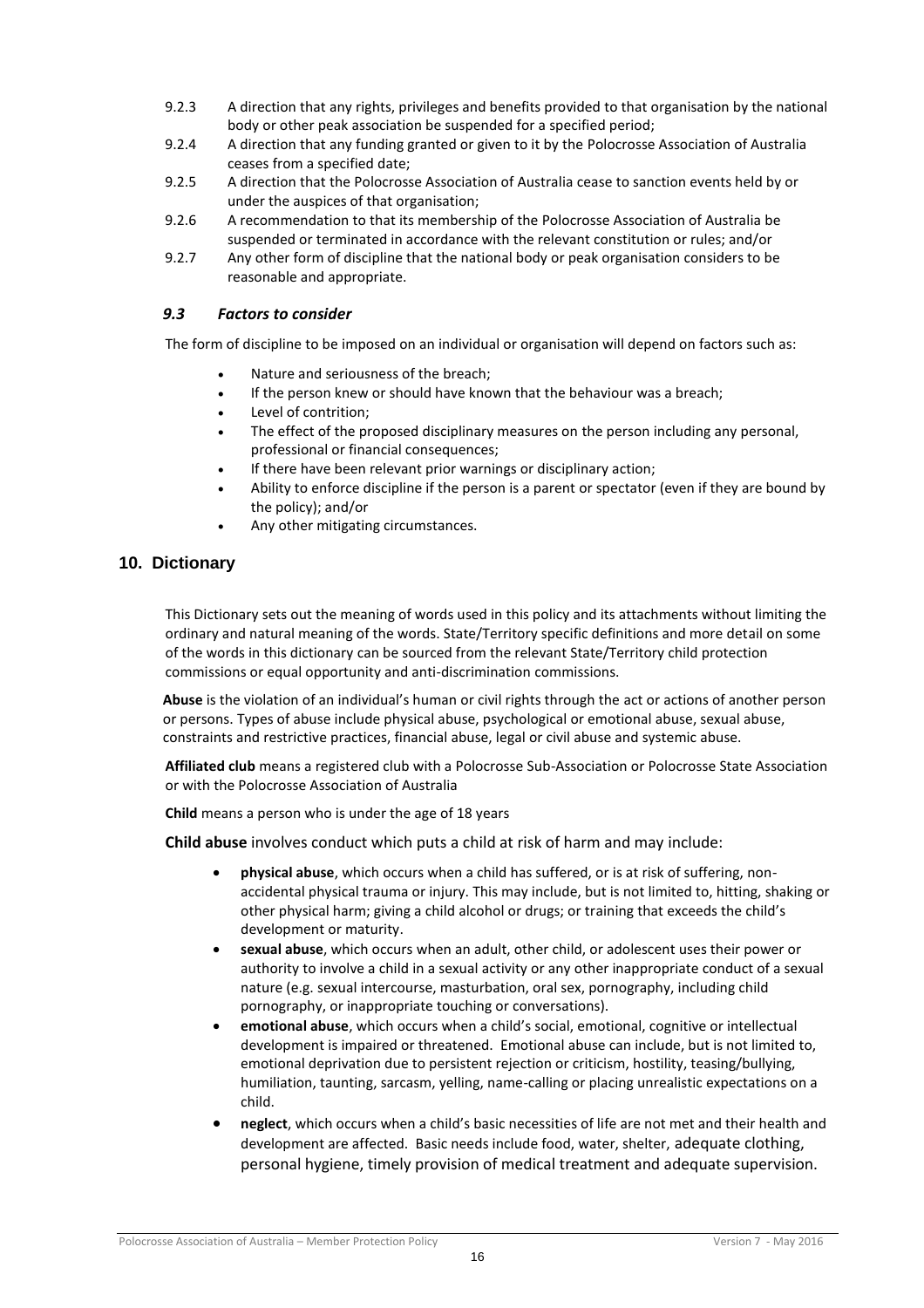**Complaint** means a complaint made under clause 7.1.

**Complainant** means a person making a complaint.

**Complaint Handler/Manager** means a person appointed under this policy to investigate a Complaint

**Discrimination** occurs when someone is treated (or is proposed to be treated) unfairly or less favorably than another person in the same or similar circumstances because of one of the personal characteristics covered by anti-discrimination laws. This is known as direct discrimination. Indirect discrimination occurs when there is (or is proposed) an unreasonable requirement, condition or practice that seems to treat everyone equally, but which has or is likely to have the effect of disadvantaging persons with a personal characteristic covered by antidiscrimination laws.

In Australia, it is against the law to discriminate against someone because of:

- age
- sex or gender
- gender identity
- intersex status
- race, colour, descent, national or ethnic origin, nationality, ethno-religious origin, immigration
- disability, mental and physical impairment
- family/carer responsibilities, status as a parent or carer
- marital status
- pregnancy, potential pregnancy, breastfeeding
- sexual orientation and gender identity
- physical features
- irrelevant medical record
- irrelevant criminal record, spent convictions
- political beliefs or activities
- religion, religious beliefs or activities
- national extraction or social origin
- lawful sexual activity
- profession, trade, occupation or calling
- member of association or organisation of employees or employers, industrial activity, trade union activity
- defence service
- personal association with someone who has, or is assumed to have, any of the above characteristics

Examples of discrimination are available on the Play by the Rules website: [www.playbytherules.net.au/legal-stuff/discrimination](http://www.playbytherules.net.au/legal-stuff/discrimination)

Some exceptions to state, territory and federal anti-discrimination law apply, including exceptions for sporting activities, such as:

- holding a competitive sporting activity for a specific age or age group (e.g. only those who are under the age of 15 years);
- excluding people on the basis of their 'excluding people on the basis of their sex and/or gender identity status from participation in a competitive sporting activity where the strength, stamina or physique of competitors is relevant to the specific activity (note that this does not apply to activity by children who are under the age of 12 years); and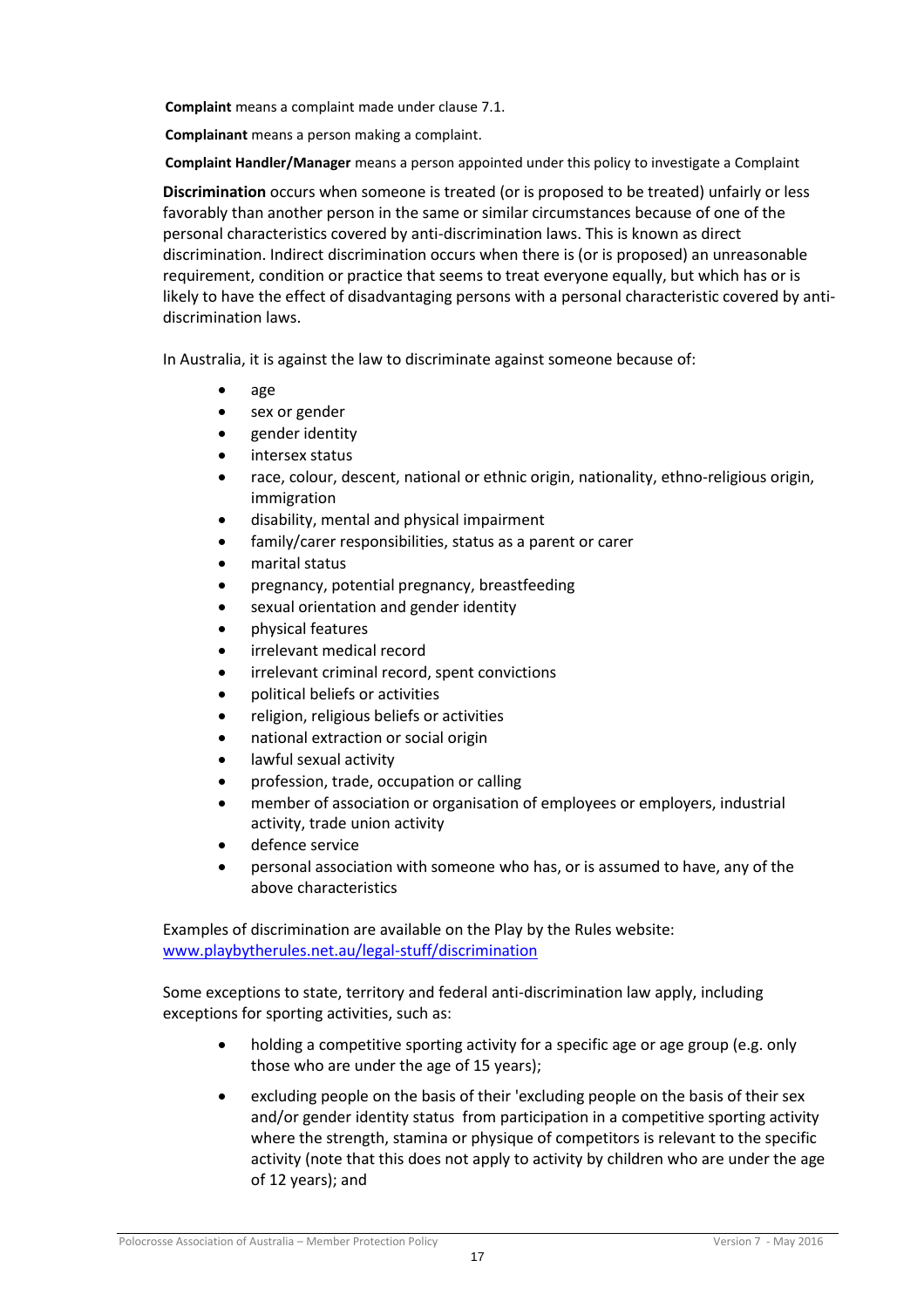not selecting a participant if the person's disability means he or she is not reasonably capable of performing the actions reasonably required for that particular sporting activity.

**Harassment** is any type of unwelcome behaviour which has the effect of offending, humiliating or intimidating the person harassed. Unlawful harassment can be based on any of the personal characteristics covered by anti-discrimination law, such as a person's race, sex, pregnancy, marital status or sexual orientation (see the list under "Discrimination").

Public acts of racial hatred which are reasonably likely to offend, insult, humiliate or intimidate are also prohibited. This applies to spectators, participants or any other person who engages in such an act in public. Some states and territories also prohibit public acts that vilify people on other grounds such as homosexuality, gender identity, HIV/AIDS, religion and disability (see also "Vilification").

**Mediator** means an impartial/neutral person appointed to mediate Complaints.

**Member** means individuals that are registered with a club, a Polocrosse Sub-Association or Polocrosse State Association or with the Polocrosse Association of Australia

**Member Protection Information Officer** (MPIO) means a person trained to be the first point of contact for a person reporting a complaint under, or a breach of, this Policy.

### **Natural justice (also referred to as procedural fairness)** incorporates the following principles:

- both the Complainant and the Respondent must know the full details of what is being said against them and have the opportunity to respond;
- all relevant submissions must be considered;
- no person may judge their own case;
- the decision maker/s must be unbiased, fair and just;
- the penalties imposed must be fair.

**Police check** means a national criminal history record check conducted as a pre-employment, pre-engagement or current employment background check on a person.

**This policy** means this Member Protection Policy.

**Respondent** means the person who is being complained about.

**Role-specific codes of conduct** means standards of conduct required of certain roles (e.g. coaches).

**Sexual harassment** means unwanted, unwelcome or uninvited behaviour of a sexual nature which makes a person feel humiliated, intimidated or offended. Sexual harassment can take many different forms and may include unwanted physical contact, verbal comments, jokes, propositions, display of pornographic or offensive material or other behaviour that creates a sexually hostile environment.

Sexual harassment is not behaviour based on mutual attraction, friendship and respect. If the interaction is between consenting adults, it is not sexual harassment.

**Sexual offence** means a criminal offence involving sexual activity or acts of indecency including but not limited to (due to differences under state/territory legislation):

- Rape
- Indecent assault
- Sexual assault
- Assault with intent to have sexual intercourse
- Incest
- Sexual penetration of child under the age of 16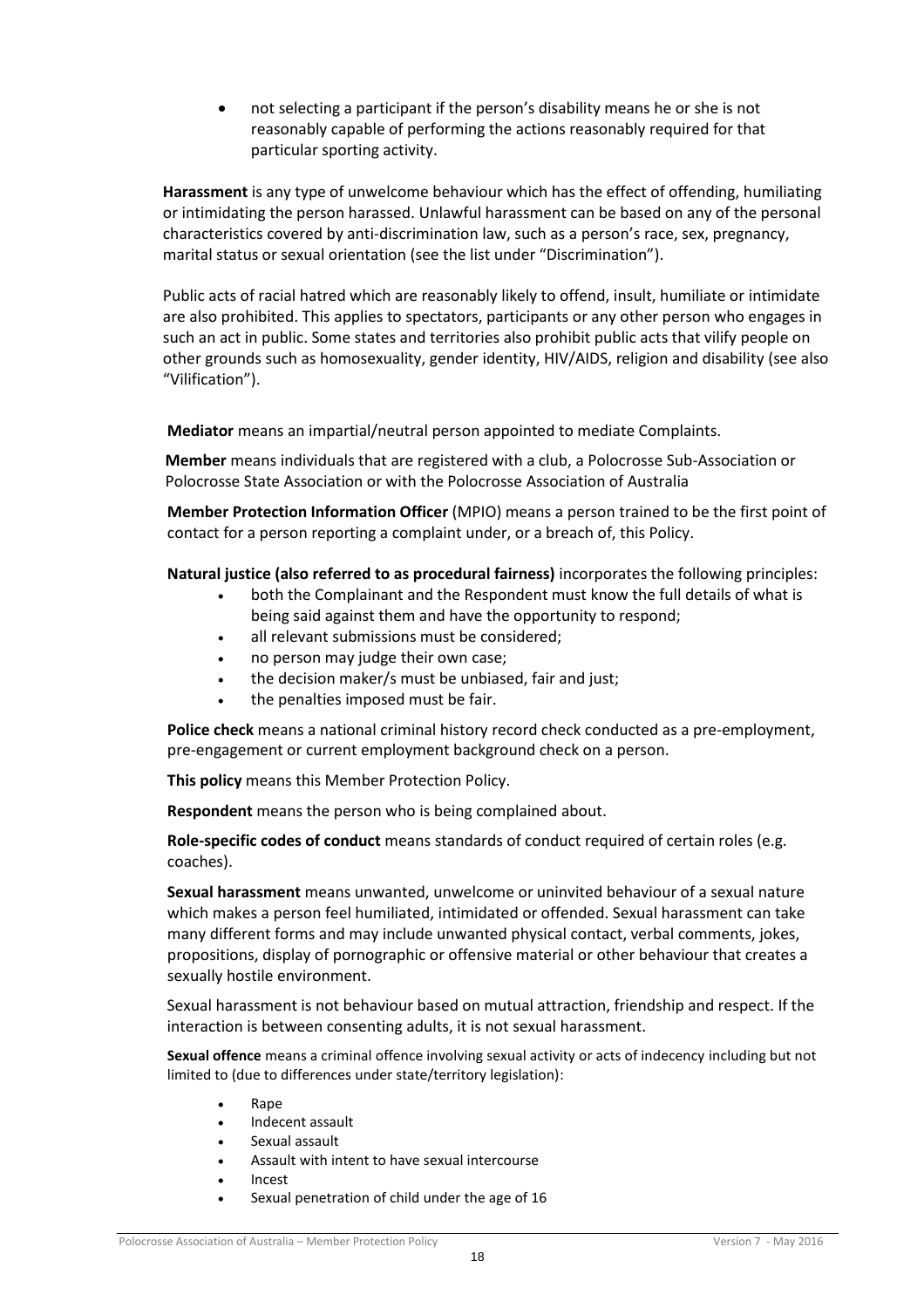- Indecent act with child under the age of 16
- Sexual relationship with child under the age of 16
- Sexual offences against people with impaired mental functioning
- Abduction and detention
- Procuring sexual penetration by threats or fraud
- Procuring sexual penetration of child under the age of 16
- Bestiality
- Soliciting acts of sexual penetration or indecent acts
- Promoting or engaging in acts of child prostitution
- Obtaining benefits from child prostitution
- Possession of child pornography
- Publishing child pornography and indecent articles.

**Transgender** 'Transgender' is an umbrella term that refers to a person whose gender identity is different to their physical sex as recorded at birth. Transitioning refers to the process where a transgender person commences living as a member of another sex. This is sometimes referred to as the person 'affirming' their gender because transitioning means they start living in what they identify as their true gender. For people who are transitioning/affirming their gender, having their identity fully recognised in all areas of life is a crucial part of the experience of living as their affirmed gender.

**Sexual orientation:** The term 'sexual orientation' refers to a person's emotional or sexual attraction to another person, including, amongst others, the following identities: heterosexual, gay, lesbian, bisexual, pansexual, asexual or same-sex attracted.

**Gender identity**: The term 'gender identity' refers to a person's deeply held internal and individual sense of gender.

**Gender expression:** The term 'gender expression' refers to the way in which a person externally expresses their gender or how they are perceived by others.

**Intersex:** The term 'intersex' refers to people who have genetic, hormonal or physical characteristics that are not exclusively 'male' or 'female'. A person who is intersex may identify as male, female, intersex or as being of indeterminate sex.

**Victimisation** means subjecting a person or threatening to subject a person to any detriment or unfair treatment because that person has or intends to pursue their rights to make a complaint under government legislation (e.g. anti-discrimination) or under this Policy, or for supporting such a person.

**Vilification** involves a person or organisation doing public acts to incite hatred towards, serious contempt for, or severe ridicule of a person or group of persons having any of the attributes or characteristics within the meaning of discrimination. Public acts that may amount to vilification include any form of communication to the public and any conduct observable by the public.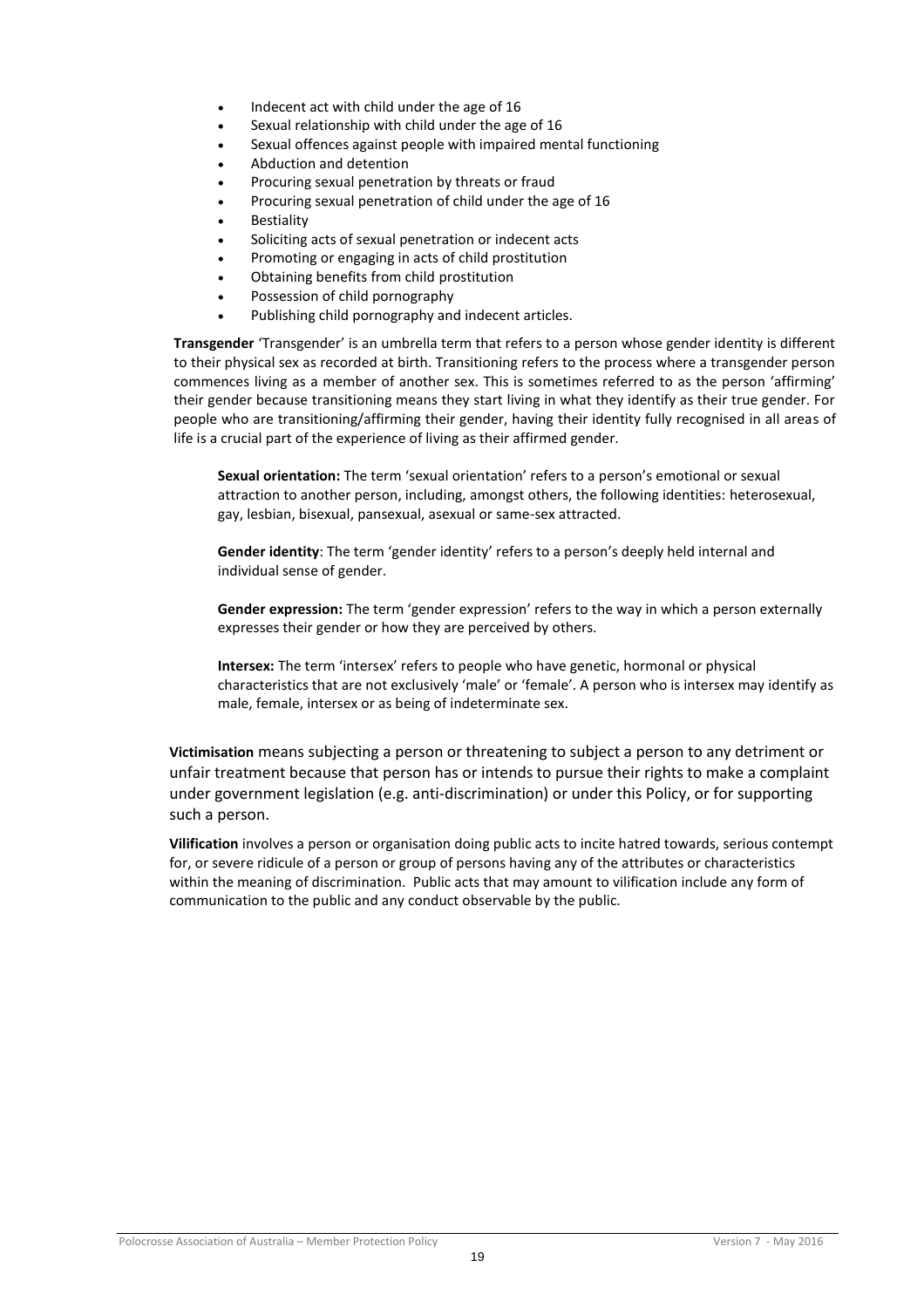# <span id="page-20-0"></span>**PART B: CODES OF BEHAVIOUR** – AS PUBLISHED IN THE PAA RULE BOOK FROM TIME TO TIME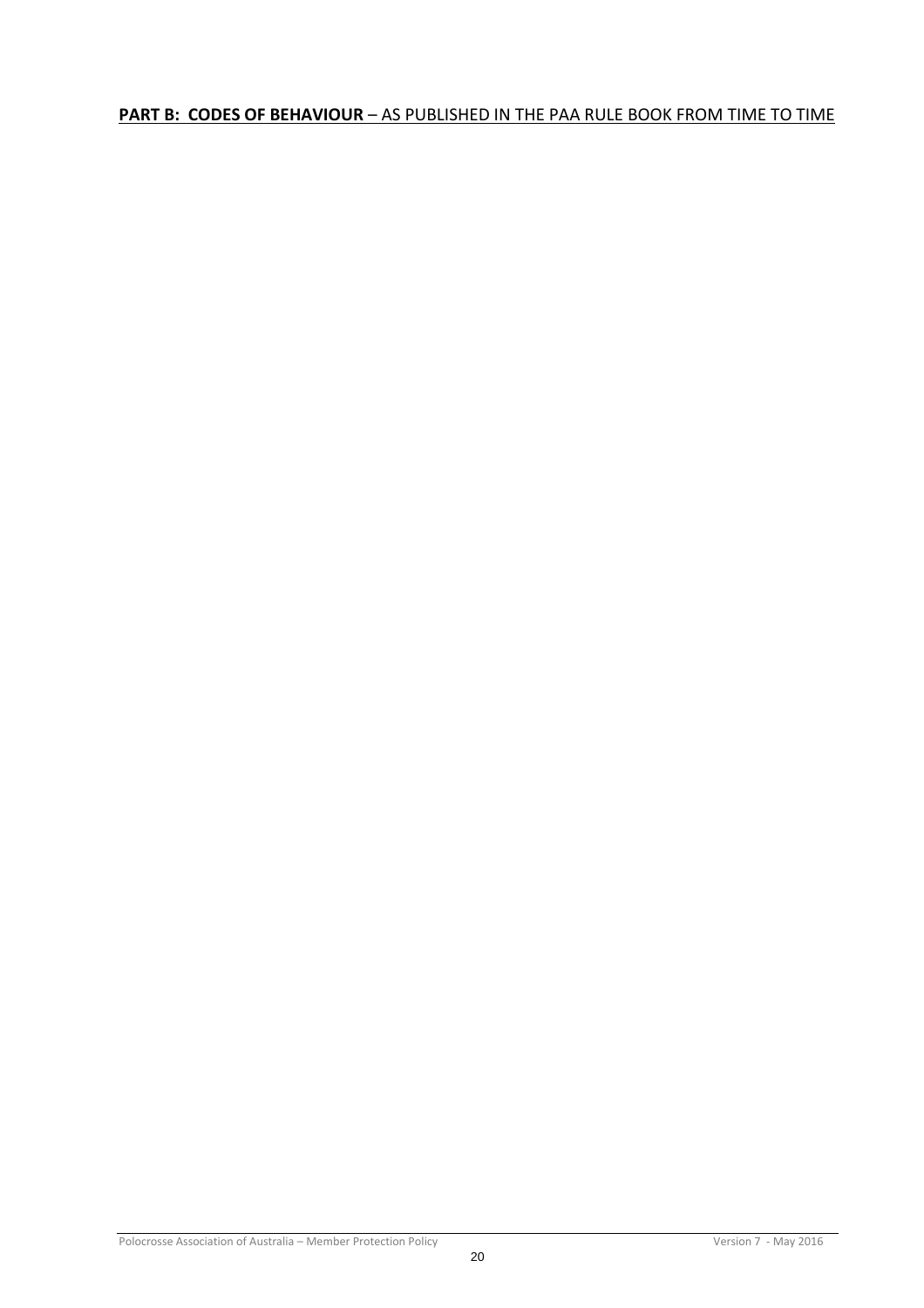# <span id="page-21-0"></span>**PART C: SCREENING / WORKING WITH CHILDREN CHECK REQUIREMENTS C3**

Working with Children Checks aim to create a child-safe environment and to protect children and young people involved in our sport from physical and sexual harm.

They assess the suitability of people to work with children and young people and can involve:

- criminal history checks;
- signed declarations:
- referee checks; and
- other relevant background checks to assess a person's suitability to work with children and young people.

Working with Children Check requirements vary across Australia. [Fact Sheets](http://www.playbytherules.net.au/legal-stuff/child-protection/child-protection-laws-explained/screening) for each state and territory are available on the Play by the Rules website: [www.playbytherules.net](http://www.playbytherules.net/)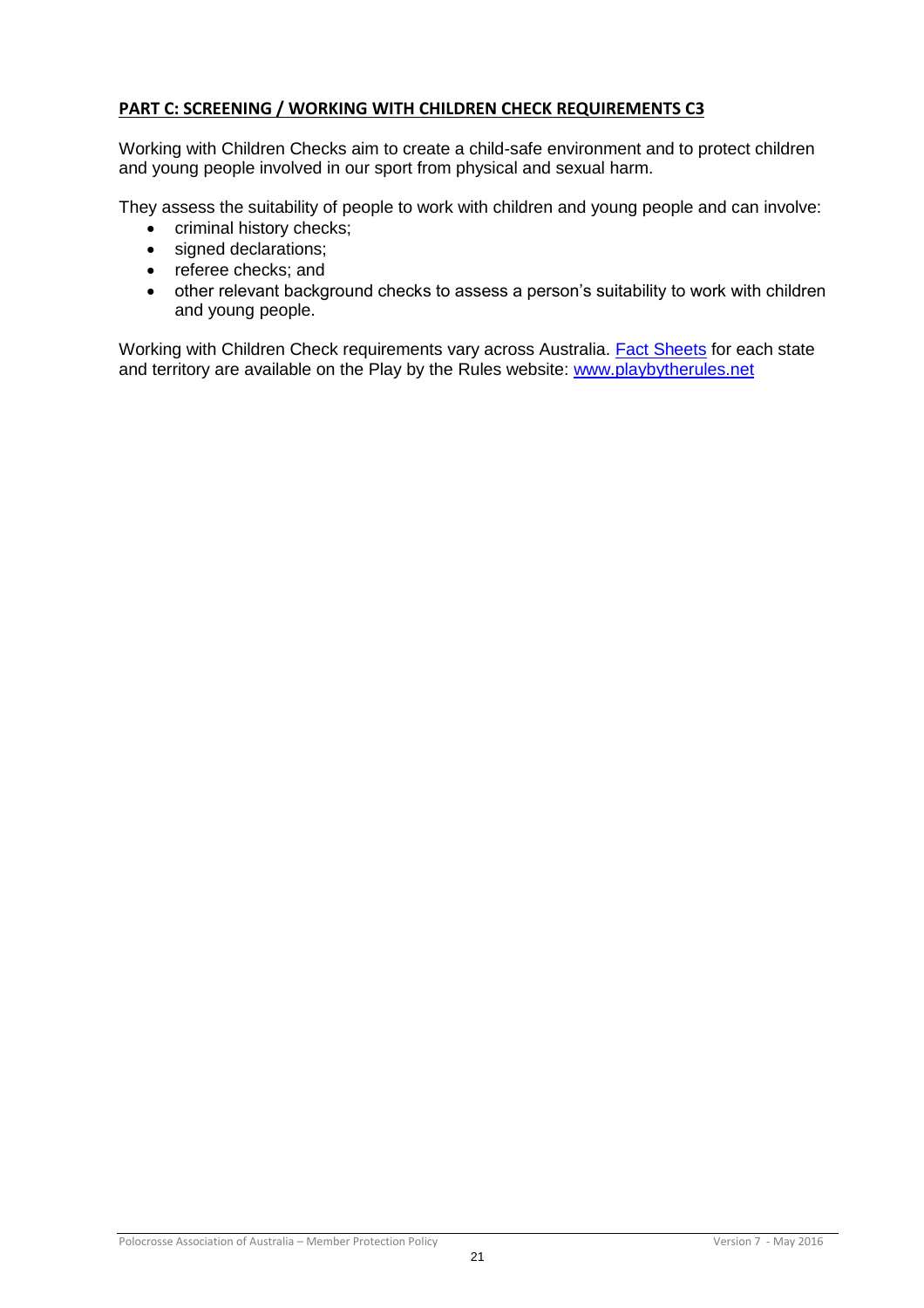# <span id="page-22-0"></span>**ATTACHMENT C1 – REMOVED**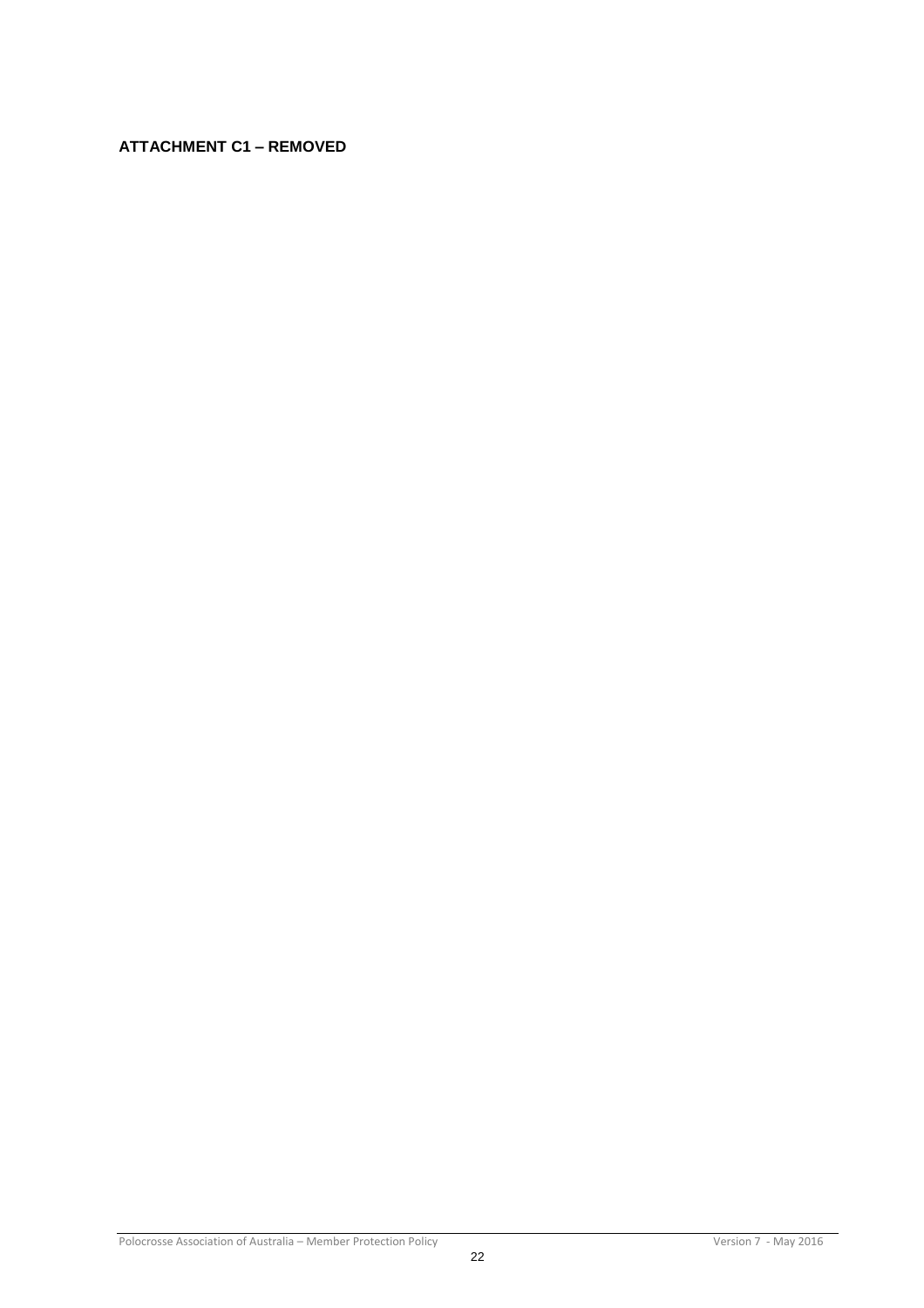### <span id="page-23-0"></span>**ATTACHMENT C2**

### <span id="page-23-1"></span>**MEMBER PROTECTION DECLARATION**

The Polocrosse Association of Australia has a duty of care to all those associated with the sport at the National Level and to the individuals and organisations to whom our National Member Protection Policy applies. As a requirement of our Member Protection Policy, the Polocrosse Association of Australia must enquire into the background of those who undertake any work, coaching or regular unsupervised contact with people under the age of 18 years.

sincerely declare:

- 1. I do not have any criminal charge pending before the courts.
- 2. I do not have any criminal convictions or findings of guilt for sexual offences, offences related to children or acts of violence; or narcotics or driving convictions.
- 3. I have not had any disciplinary proceedings brought against me by an employer, sporting organisation or similar body involving child abuse, sexual misconduct or harassment, other forms of harassment or acts of violence.
- 4. I am not currently serving a sanction for an anti-doping rule violation under an ASADA approved antidoping policy applicable to me.
- 5. I will not participate in, facilitate or encourage any practice prohibited by the World Anti-Doping Agency Code or any other ASADA approved anti-doping policy applicable to me.
- 6. To my knowledge there is no other matter that the Polocrosse Association of Australia may consider to constitute a risk to its members, employees, volunteers, athletes or reputation by engaging me.
- **7.** I will notify the President, the Secretary or the National Executive Officer of the organisation(s) engaging me immediately upon becoming aware that any of the matters set out in clauses [1 to 6] above has changed.

Declared in the State/Territory of ……………………………………….…………………………. on …….../……./……….(date) Signature ………………………………………………………….

### **Parent/Guardian Consent (in respect of a person under the age of 18 years)**

I have read and understood the declaration provided by my child. I confirm and warrant that the contents of the declaration provided by my child are true and correct in every particular.

Name:……………………………………………….…….

Signature:…………………………………………………

|--|--|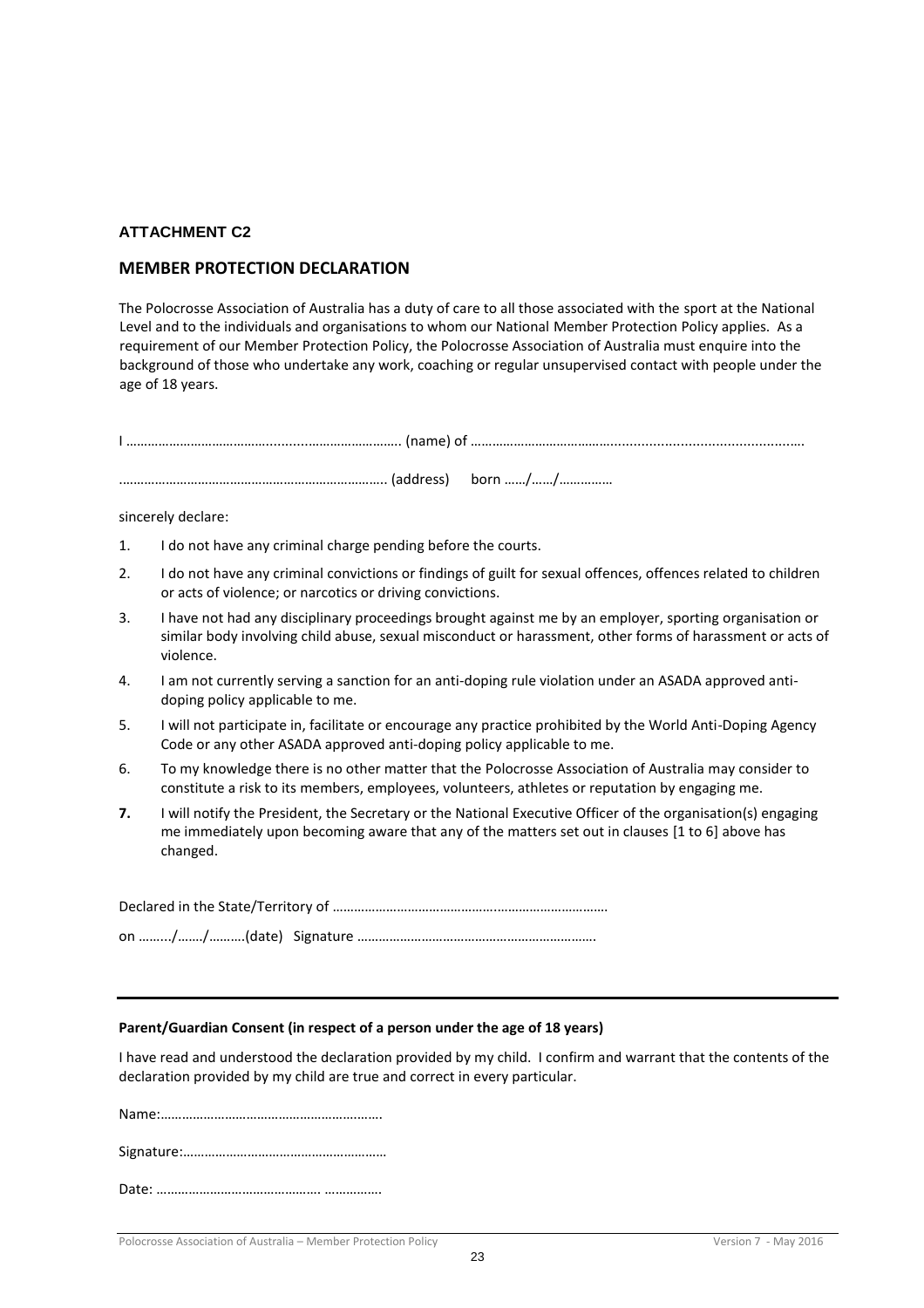### <span id="page-24-0"></span>**ATTACHMENT C3**

### <span id="page-24-1"></span>**WORKING WITH CHILDREN CHECK REQUIREMENTS**

Detailed information, including the forms required to complete a Working with Children Check, are available from the relevant agencies in each state and territory.

### **Australian Capital Territory**

Contact the Office of Regulatory Services Website: www.ors.act.gov.au/community/working\_with\_vulnerable\_people\_wwvp Phone: 02 6207 3000

### **New South Wales**

Contact the Office of the Children's Guardian Website: [www.kidsguardian.nsw.gov.au/](http://www.kidsguardian.nsw.gov.au/)check Phone: 02 9286 7276

### **Northern Territory**

Contact the Northern Territory Screening Authority Website: [www.workingwithchildren.nt.gov.au](http://www.workingwithchildren.nt.gov.au/) Phone: 1800 SAFE NT (1800 723 368)

### **Queensland**

Contact the Public Safety Business Agency about the "Blue Card" system. Website: [www.ccypcg.qld.gov.au](http://www.ccypcg.qld.gov.au/) Phone: 1800 113 611

### **South Australia**

Contact the Department for Education and Child Development for information Website: [www.families](http://www.families/) .sa.gov.au/childsafe Phone : 08 8463 6468. National Police Check: [www.police.sa.gov.au/services-and-events/apply-for-a-police-record](http://www.police.sa.gov.au/services-and-events/apply-for-a-police-record-check)[check](http://www.police.sa.gov.au/services-and-events/apply-for-a-police-record-check) DCSI Child Related Work Screening: http://www.dcsi.sa.gov.au/services/screening

### **Tasmania**

Contact the Department of Justice about the working with children registration system that is being phased in Website: [www.justice.tas.gov.au/working\\_with\\_children](http://www.justice.tas.gov.au/working_with_children) Phone: 1300 13 55 13

### **Victoria**

Contact the Department of Justice Website: [www.workingwithchildren.vic.gov.au](http://www.workingwithchildren.vic.gov.au/) Phone: 1300 652 879

### **Western Australia**

Contact the Department for Child Protection Website: [www.checkwwc.wa.gov.au](http://www.checkwwc.wa.gov.au/) Phone: 1800 883 979**Travelling to other states or territories**

It is important to remember that when travelling to other states or territories, representatives of sporting organisations must comply with the legislative requirements of that particular state or territory.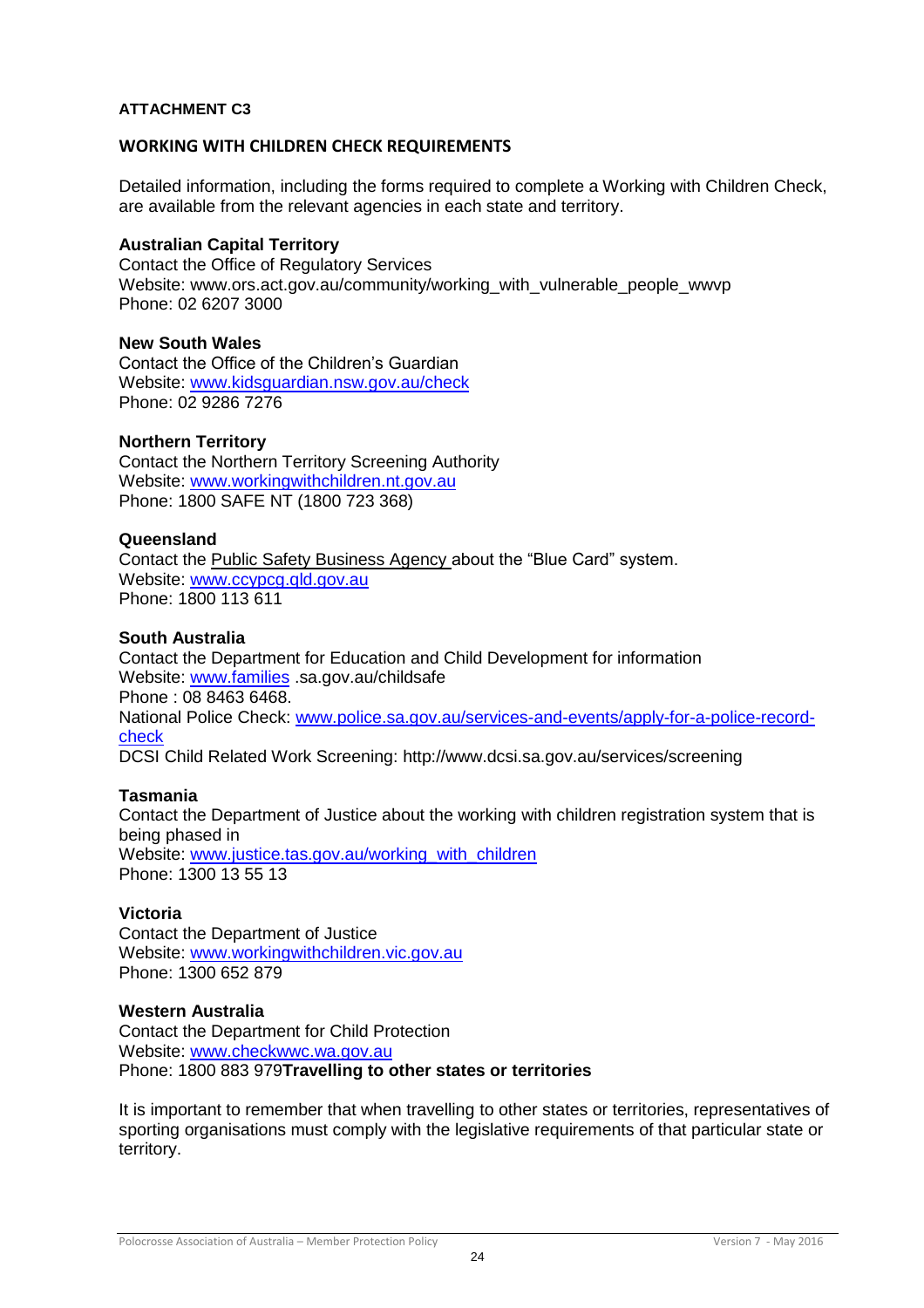In certain jurisdictions, temporary, time limited exemptions from working with children checks may be available for interstate visitors with a Working with Children Check in their home state.

The laws providing interstate exemptions are not consistent across Australia.

If an employee or volunteer for your organisation is travelling interstate to do work that would normally require a working for children check, you will need to check the relevant requirements of that state or territory.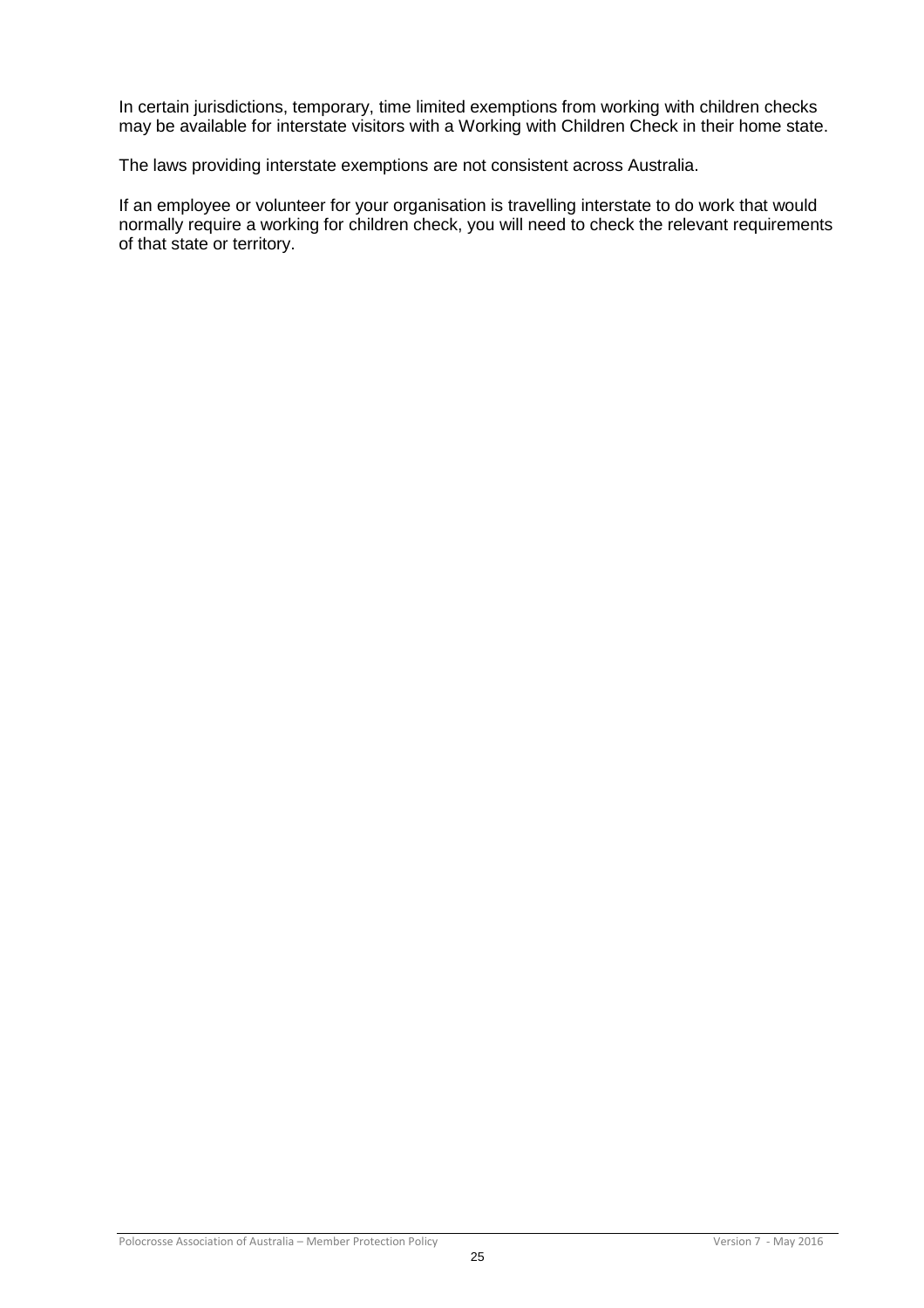### <span id="page-26-0"></span>**PART D: COMPLAINT HANDLING PROCEDURES**

### <span id="page-26-1"></span>**ATTACHMENT D1**

#### <span id="page-26-2"></span>**COMPLAINTS PROCEDURE**

All complaints will be kept confidential and will not be disclosed to another person without the complainant's consent except if law requires disclosure or if disclosure is necessary to effectively deal with the complaint.

Individuals and organisations may also pursue their complaint externally under anti-discrimination, child protection or other relevant legislation.

If you wish to remain anonymous, the Polocrosse Association of Australia may have difficulty assisting you to resolve your complaint. Procedural fairness (natural justice) means that Polocrosse Association of Australia is required to provide the person/people you have complained about with full details of the complaint so they have a fair chance to respond.

#### **INFORMAL APPROACHES**

#### **Step 1: Talk with the other person (where this is reasonable and appropriate)**

In the first instance, you (the Complainant) should try to sort out the problem with the person or people involved (respondent) if you feel able to do so.

#### **Step 2: Contact a persons nominated by the PAA National Executive Officer**

Talk with National Executive Officer if:

- the first step is not possible/reasonable;
- you are not sure how to handle the problem by yourself;
- you want to talk confidentially about the problem with someone and obtain more information about what you can do; or
- the problem continues after you tried to approach the person or people involved.

The Member Protection Officer or National Executive Officer will refer the matter to the Disciplinary committee for further direction if a resolution is not possible:

#### **Step 3: Outcomes from initial contact**

After talking with the Member Protection Officer or National Executive Officer, you may decide:

- there is no problem;
- the problem is minor and you do not wish to take the matter forward;
- to try and work out your own resolution (with or without a support person); or
- to seek a mediated resolution with the help of a third person (such as a mediator); or
- to seek a formal approach.

#### **FORMAL APPROACHES**

#### **Step 4: Making a Formal complaint**

The Formal complaint resolution procedure of the Polocrosse Association of Australia is outlined in article 34 of the Polocrosse Association of Australia Constitution.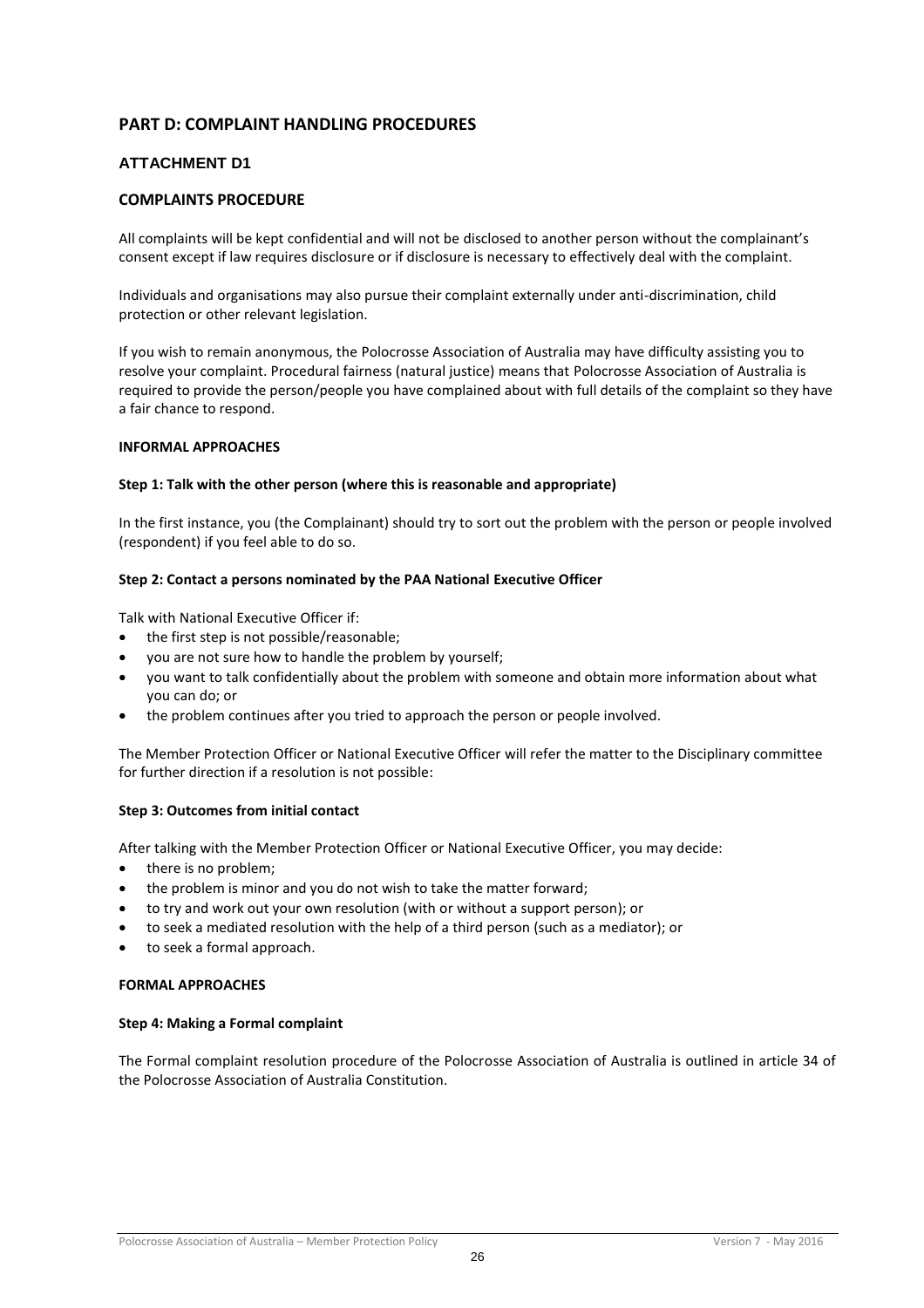### <span id="page-27-0"></span>**ATTACHMENT D2**

### <span id="page-27-1"></span>**MEDIATION**

Mediation is a process during which people in conflict are helped to communicate with each other to identify the areas of dispute and to make decisions about resolving it. This attachment outlines the general procedure of mediation that will be followed by the Polocrosse Association of Australia*.*

- 1. The mediator's role is to assist the complainant and respondent(s) reach an agreement on how to resolve the problem. The mediator, in consultation with the complainant and respondent(s), will choose the procedures to be followed during the mediation. At a minimum, an agenda of issues for discussion will be prepared by the mediator.
- 2. The mediation will be conducted confidentially and without prejudice to the rights of the complainant and the respondent(s) to pursue an alternative process if the complaint is not resolved.
- 3. At the end of a successful mediation the mediator will prepare a document that sets out the agreement reached which will be signed by them as their agreement.
- 4. If the complaint is not resolved by mediation, the complainant may:
	- a. Write to Polocrosse Association of Australia Board to request that the Board reconsider the complaint in accordance with **Step 3**; *or*
	- b. Approach an external agency such as an anti-discrimination commission.
- 5. Mediation will **not** be recommended if:
	- a. The respondent has a completely different version of the events and will not deviate from these;
	- b. The complainant or respondent are unwilling to attempt mediation;
	- c. Due to the nature of the complaint, the relationship between the complainant and the respondent(s) or any other relevant factors, the complaint is not suitable for mediation; or
	- d. The matter involves proven serious allegations, regardless of the wishes of the Complainant.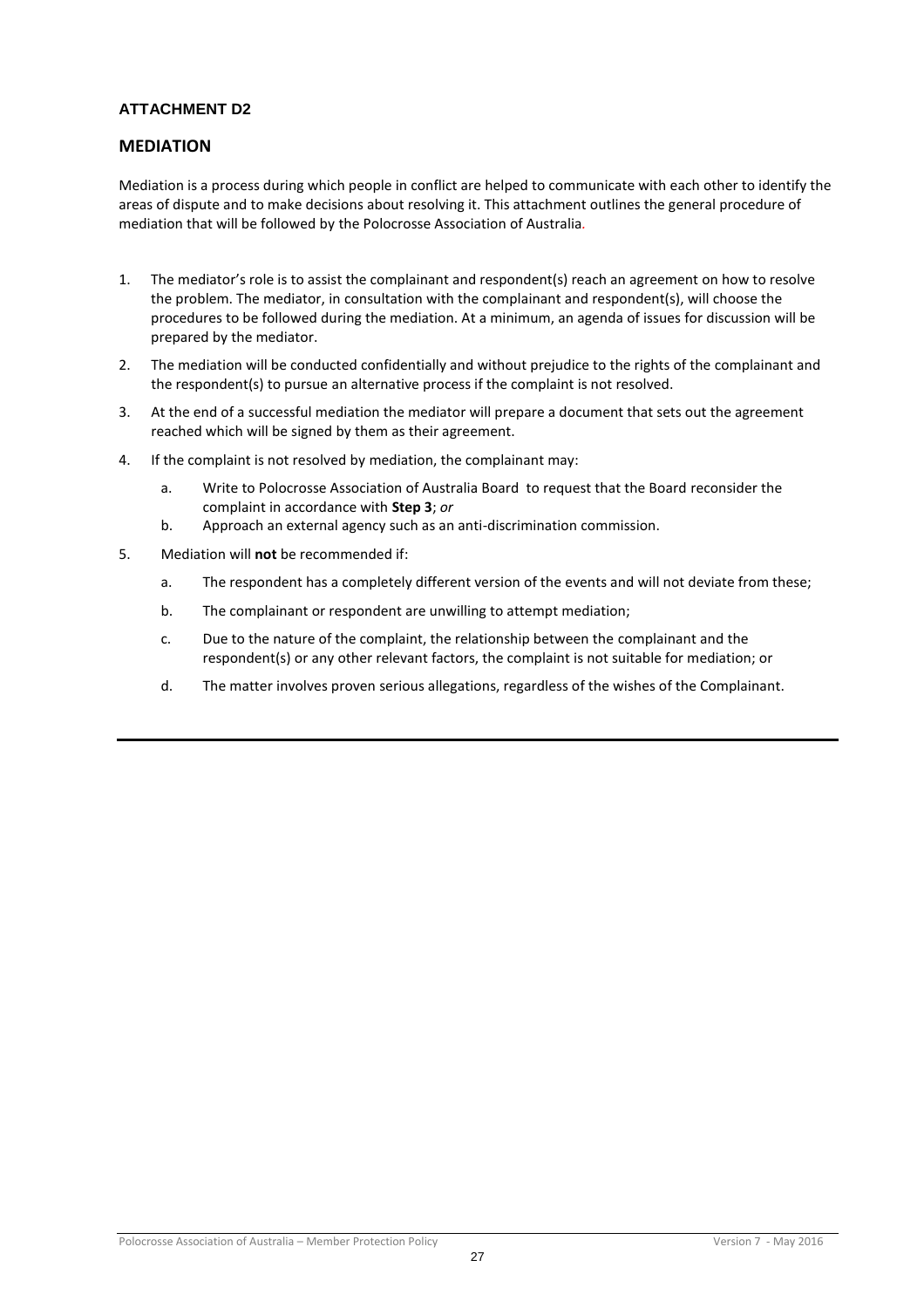### <span id="page-28-0"></span>**ATTACHMENT D3**

# <span id="page-28-1"></span>**PROCEDURE FOR HANDLING ALLEGATIONS OF CHILD ABUSE**

### **If you believe a child is in immediate danger or a life-threatening situation**, **contact the Police immediately on 000**.

Fact sheets on reporting allegations of child abuse in different states and territories are available at [www.playbytherules.net.au](http://www.playbytherules.net.au/)

We will treat any allegation of child abuse or neglect promptly, seriously and with a high degree of sensitivity.

All people working with the Polocrosse Association of Australia in a paid or unpaid capacity have a duty to report any concerns to the appropriate authorities, following the steps outlined below.

### **Step 1: Receive the allegation**

If a child or young person raises with you an allegation of child abuse or neglect that relates to them or to another child, it is important that you listen, stay calm and be supportive.

| Do                                                                   | Don't                                                                           |
|----------------------------------------------------------------------|---------------------------------------------------------------------------------|
| Make sure you are clear about what the child<br>has told you         | Do not challenge or undermine the child                                         |
| Reassure the child that what has occurred is<br>not his or her fault | Do not seek detailed information, ask leading<br>questions or offer an opinion. |
| Explain that other people may need to be                             | Do not discuss the details with any person                                      |
| told in order to stop what is happening.                             | other than those detailed in these                                              |
|                                                                      | procedures.                                                                     |
| Promptly and accurately record the<br>discussion in writing.         | Do not contact the alleged offender.                                            |

### **Step 2: Report the allegation**

- Immediately report any allegation of child abuse or neglect, or any situation involving a child at risk of harm, to the police and/or the relevant child protection agency. You may need to make a report to both.
- Contact the relevant child protection agency or police for advice if there is **any** doubt about whether the allegation should be reported.
- If the allegation involves a person to whom this policy applies, then also report the allegation to the National Executive Officer of the Polocrosse Association of Australia so that he or she can manage the situation.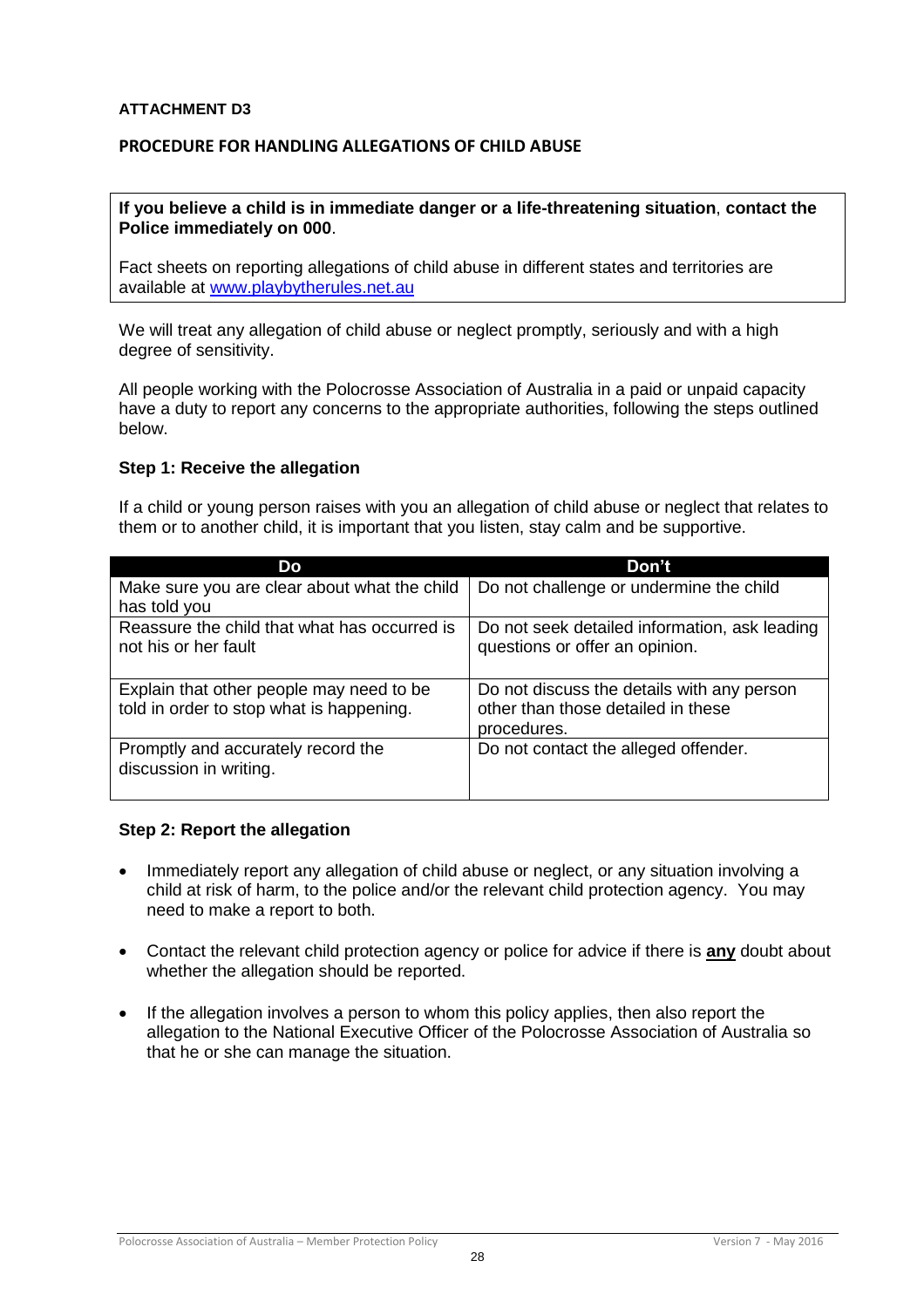# **Step 3: Protect the child and manage the situation**

- *The National Executive Officer will assess the immediate risks to the child and take interim steps to ensure the child's safety and the safety of any other children. This may include redeploying the alleged offender to a position where there is no unsupervised contact with children, supervising the alleged offender or removing/suspending him or her until any investigations have been concluded. Legal advice should be sought before any interim steps are made if the person is an employee ofthe Polocrosse Association of Australia*
- *The National Executive Officer will consider what services may be most appropriate to support the child and his or her parent/s.*
- *The National Executive Officer will consider what support services may be appropriate for the alleged offender.*
- *The [National Executive Officer will seek* to put in place measures to protect the child and the alleged offender from possible victimisation and gossip.

# **Step 4: Take internal action**

- At least three different investigations could be undertaken to examine allegations that are made against a person to whom this policy applies, including:
	- a criminal investigation (conducted by the police)
	- a child protection investigation (conducted by the relevant child protection agency)
	- a disciplinary or misconduct inquiry/investigation (conducted by the Polocrosse Association of Australia).
- the Polocrosse Association of Australia *will* assess the allegations and determine what action should be taken in the circumstances. Depending on the situation, action may include considering whether the alleged offender should return to his or her position, be dismissed, banned or suspended or face other disciplinary action.
- If disciplinary action is undertaken, we will follow the procedures set out in *[Clause 9]* of our Member Protection Policy.
- Where required we will provide the relevant government agency with a report of any disciplinary action we take.

# **Contact details for advice or to report an allegation of child abuse**

| <b>Australian Capital Territory</b> |                                                        |
|-------------------------------------|--------------------------------------------------------|
| <b>ACT Police</b>                   | Office for Children, Youth and Family Services         |
| Non-urgent police assistance        | www.dhcs.act.gov.au/ocyfs/services/care_and_protection |
| Ph: 131 444                         | Ph: 1300 556 729                                       |
| www.afp.gov.au                      |                                                        |
|                                     |                                                        |
| <b>New South Wales</b>              |                                                        |
| New South Wales Police              | Department of Family and Community Services            |
| Non-urgent police assistance        | www.community.nsw.gov.au                               |
| Ph: 131 444                         | Ph: 132 111                                            |
| www.police.nsw.gov.au               |                                                        |
|                                     |                                                        |
| <b>Northern Territory</b>           |                                                        |
| <b>Northern Territory Police</b>    | Department of Children and Families                    |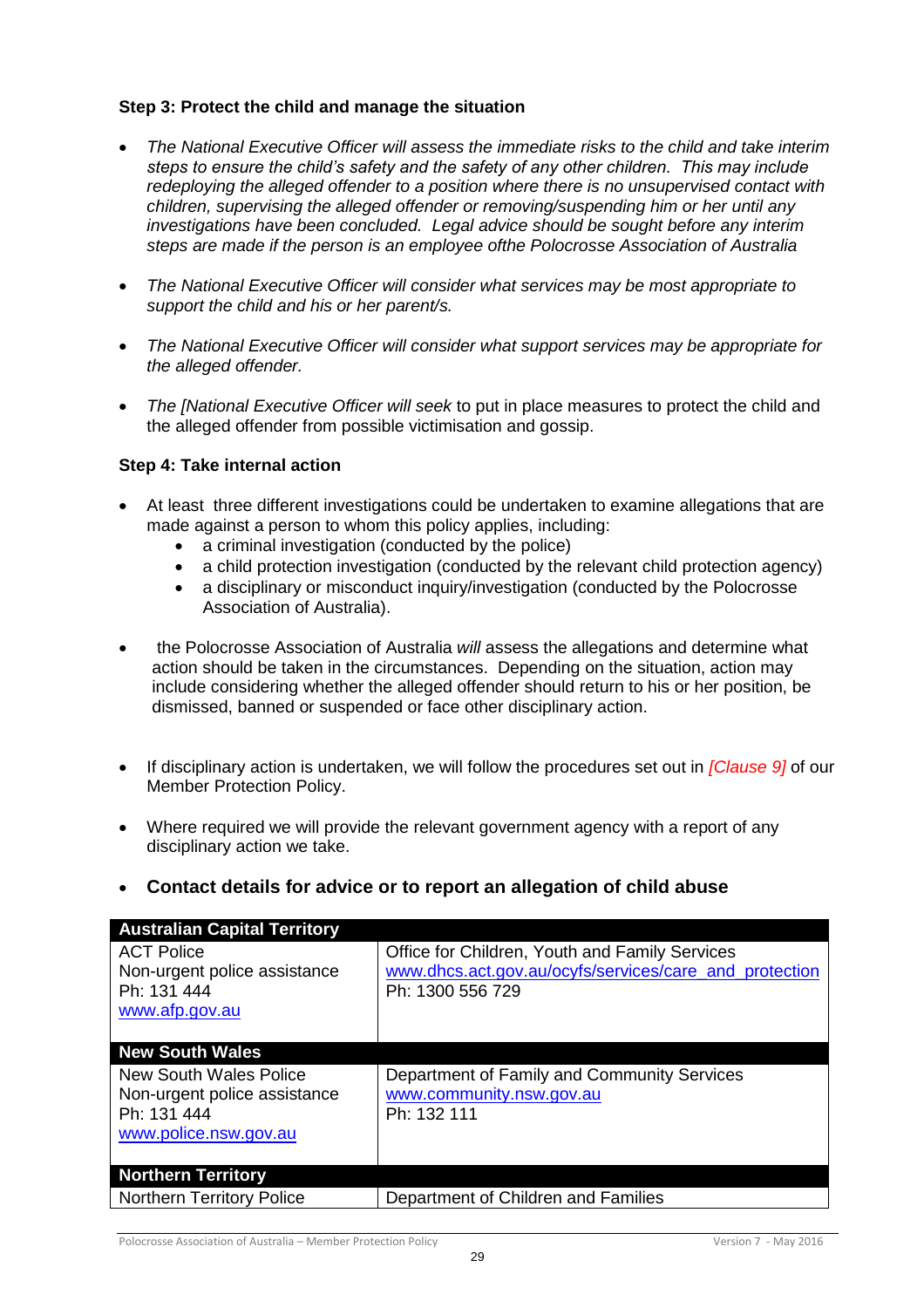| Non-urgent police assistance<br>Ph: 131 444<br>www.pfes.nt.gov.au                                                         | www.childrenandfamilies.nt.gov.au<br>Ph: 1800 700 250                                                                                   |
|---------------------------------------------------------------------------------------------------------------------------|-----------------------------------------------------------------------------------------------------------------------------------------|
| Queensland<br><b>Queensland Police</b><br>Non-urgent police assistance<br>Ph: 131 444<br>www.police.qld.gov.au            | Department of Communities, Child Safety and Disability<br><b>Services</b><br>www.communities.gld.gov.au/childsafety<br>Ph: 1800 811 810 |
| <b>South Australia</b><br>South Australia Police<br>Non-urgent police assistance<br>Ph: 131 444<br>www.sapolice.sa.gov.au | Department for Education and Child Development<br>www.families.sa.gov.au/childsafe<br>Ph: 131 478                                       |
| <b>Tasmania</b><br><b>Tasmania Police</b>                                                                                 | Department of Health and Human Services                                                                                                 |
| Non-urgent police assistance<br>Ph: 131 444<br>www.police.tas.gov.au                                                      | www.dhhs.tas.gov.au/children<br>Ph: 1300 737 639                                                                                        |
| <b>Victoria</b>                                                                                                           |                                                                                                                                         |
| <b>Victoria Police</b><br>Non-urgent police assistance<br>Ph: (03) 9247 6666<br>www.police.vic.gov.au                     | Department of Human Services<br>www.dhs.vic.gov.au<br>Ph: 131 278                                                                       |
| Western Australia                                                                                                         |                                                                                                                                         |
| Western Australia Police<br>Non-urgent police assistance<br>Ph: 131 444<br>www.police.wa.gov.au                           | Department for Child Protection and Family Support<br>www.dcp.wa.gov.au<br>Ph: (08) 9222 2555 or 1800 622 258                           |

# <span id="page-30-0"></span>**D4 INVESTIGATION PROCESS – AS PUBLISHED IN PAA DISCIPLINARY – RULES DOCUMENT**

<span id="page-30-1"></span>**D5 TRIBUNAL PROCEDURES – AS PUBLISHED IN PAA DISCIPLINARY – RULES DOCUMENT**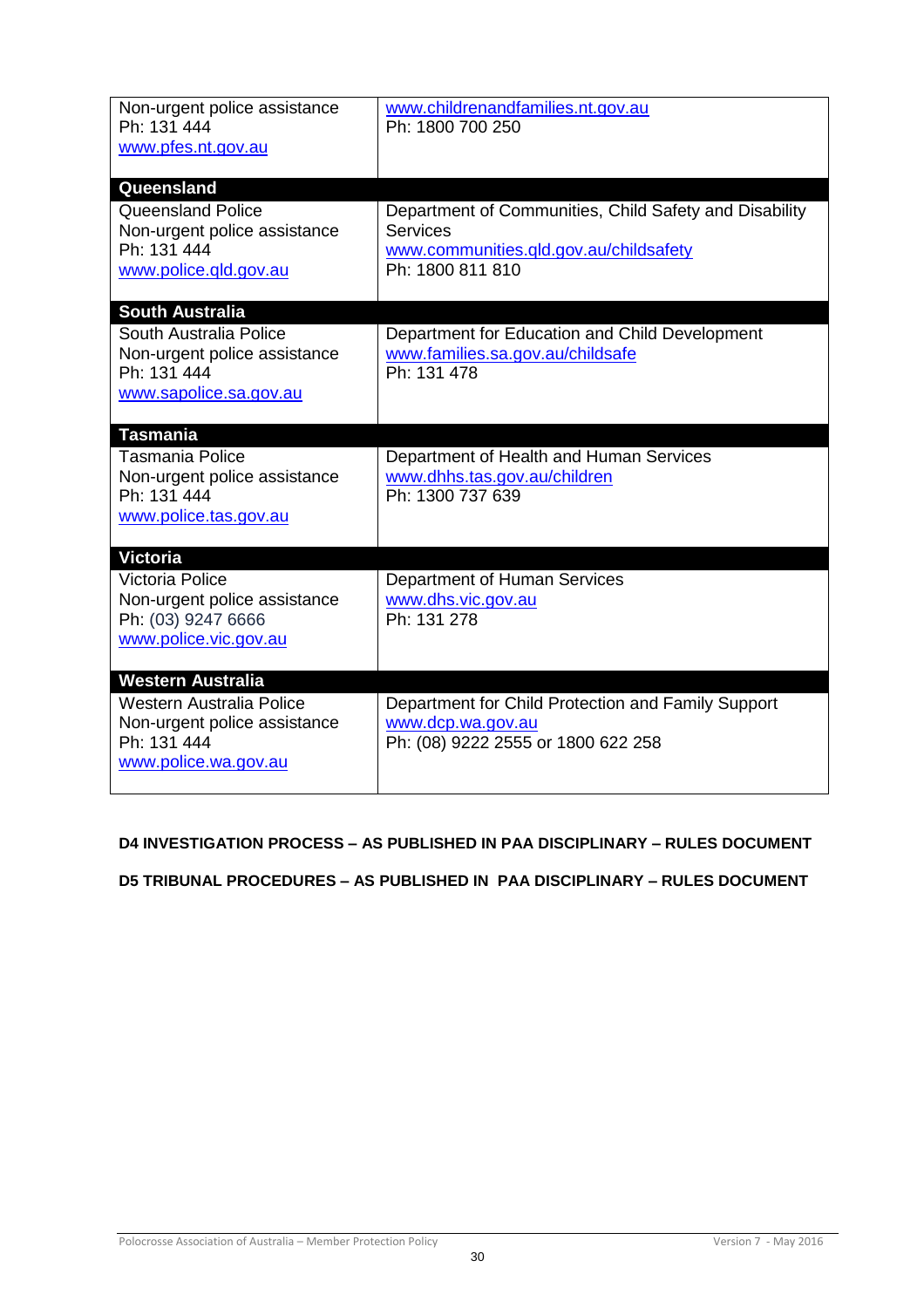# <span id="page-31-0"></span>**ATTACHMENT E1**

# <span id="page-31-1"></span>**CONFIDENTIAL RECORD OF INFORMAL COMPLAINT**

| Name of person receiving<br>complaint    |                                     |                                            |                      | Date:              |
|------------------------------------------|-------------------------------------|--------------------------------------------|----------------------|--------------------|
| Complainant's Name                       |                                     |                                            |                      |                    |
|                                          | Over 18<br>- 1                      |                                            | Under 18             |                    |
| Role/status                              | Administrator (volunteer)<br>$\Box$ |                                            | Parent               |                    |
|                                          | Athlete/player                      |                                            | Spectator            |                    |
|                                          | Coach/Assistant Coach               |                                            | Support Personnel    |                    |
|                                          | Employee (paid)                     |                                            | Other                |                    |
|                                          | Official                            |                                            |                      |                    |
| Location/event of alleged<br>issue       |                                     |                                            |                      |                    |
| Facts as stated by                       |                                     |                                            |                      |                    |
| complainant                              |                                     |                                            |                      |                    |
|                                          |                                     |                                            |                      |                    |
|                                          |                                     |                                            |                      |                    |
|                                          |                                     |                                            |                      |                    |
|                                          |                                     |                                            |                      |                    |
|                                          |                                     |                                            |                      |                    |
| Nature of complaint                      |                                     | $\Box$ Harassment or $\Box$ Discrimination |                      |                    |
| (category/basis/grounds)                 | □ Sexual/sexist                     | □ Selection dispute                        |                      | □ Coaching methods |
| Can tick more than one box               | Sexuality                           | □ Personality clash                        | □ Verbal abuse       |                    |
|                                          | Race                                | $\Box$ Bullying                            | □ Physical abuse     |                    |
|                                          | Religion                            | Disability                                 | $\Box$ Victimisation |                    |
|                                          | Pregnancy                           | □ Child Abuse                              | □ Unfair decision    |                    |
|                                          |                                     |                                            |                      |                    |
| What they want to happen<br>to fix issue |                                     |                                            |                      |                    |
|                                          |                                     |                                            |                      |                    |
|                                          |                                     |                                            |                      |                    |
| What information provided                |                                     |                                            |                      |                    |
|                                          |                                     |                                            |                      |                    |
|                                          |                                     |                                            |                      |                    |
|                                          |                                     |                                            |                      |                    |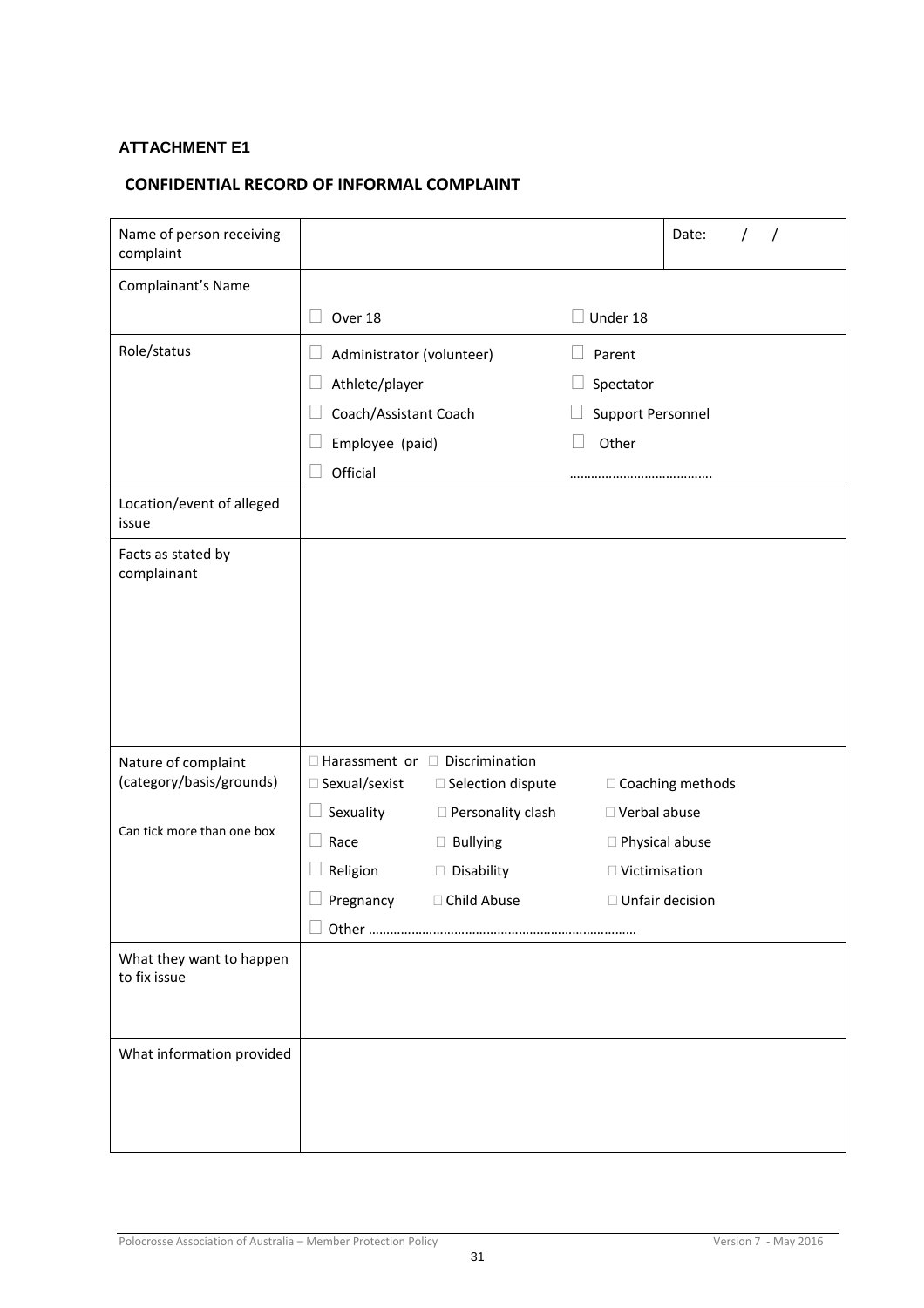| What they are going to do |  |
|---------------------------|--|
| now                       |  |
|                           |  |
|                           |  |
|                           |  |

This record and any notes must be kept in a confidential place – do not enter it on a computer system. If the issue becomes a formal complaint, this record is to be sent to: National Executive Officer, The Polocrosse Association of Australia.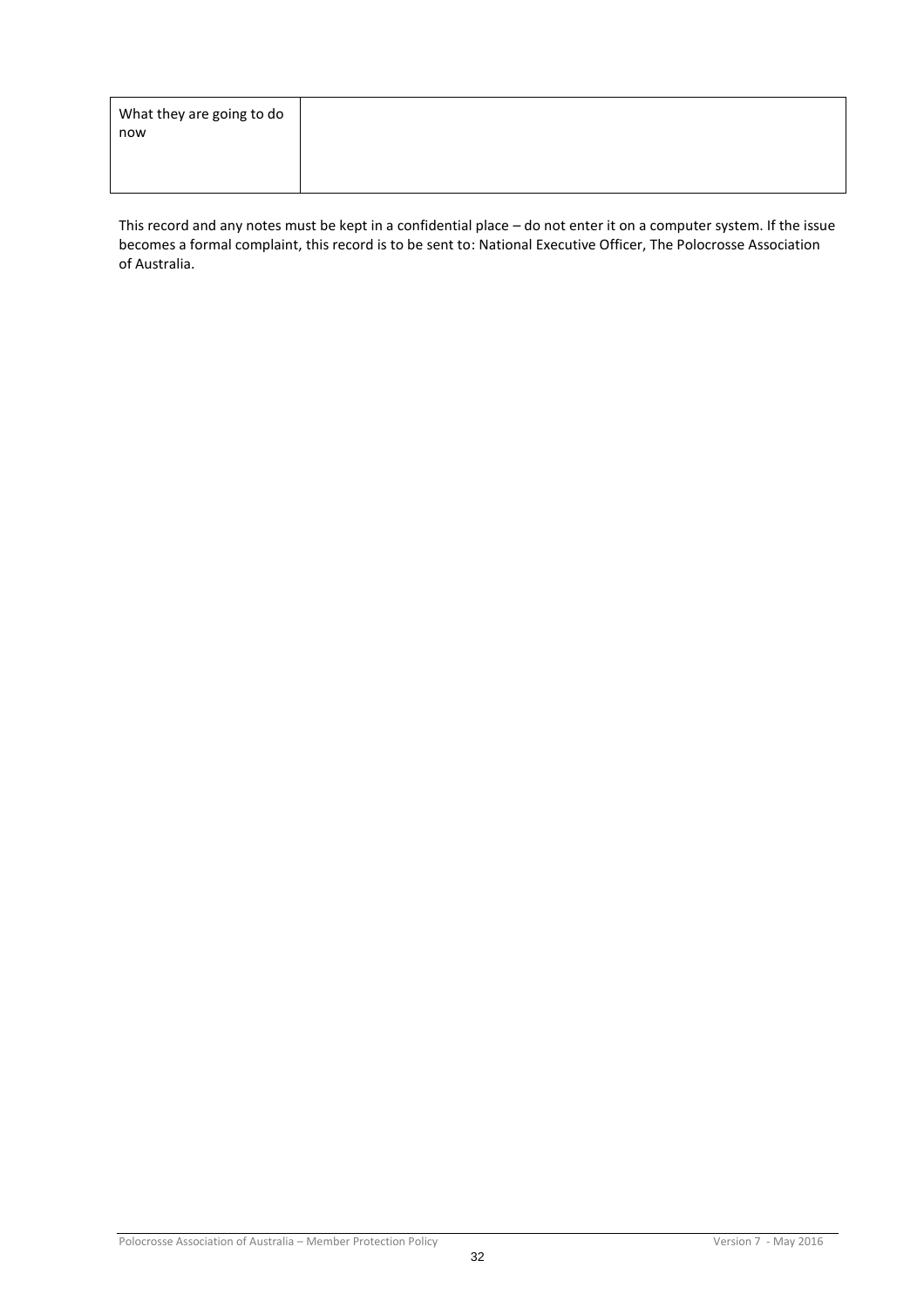# <span id="page-33-0"></span>**ATTACHMENT E2**

# <span id="page-33-1"></span>**CONFIDENTIAL RECORD OF FORMAL COMPLAINT**

| Complainant's Name                                 |                                                               |                     |                          | Date Formal Complaint<br>Received: |
|----------------------------------------------------|---------------------------------------------------------------|---------------------|--------------------------|------------------------------------|
|                                                    | Over 18                                                       | Under 18            |                          |                                    |
| Complainant's contact<br>details                   | Phone:<br>Email:                                              |                     |                          |                                    |
| Complainant's Role/status                          | Ш<br>Administrator (volunteer)                                |                     | Parent                   |                                    |
|                                                    | Athlete/player                                                |                     | Spectator                |                                    |
|                                                    | Coach/Assistant Coach                                         |                     | <b>Support Personnel</b> |                                    |
|                                                    | Employee (paid)                                               |                     | Other                    |                                    |
|                                                    | Official                                                      |                     |                          |                                    |
| Name of person<br>complained about<br>(respondent) | Over 18                                                       |                     | Under 18                 |                                    |
| Respondent's Role/status                           | Administrator (volunteer)<br>$\Box$                           |                     | Parent                   |                                    |
|                                                    | Athlete/player                                                |                     | Spectator                |                                    |
|                                                    | Coach/Assistant Coach                                         |                     | Support Personnel        |                                    |
|                                                    | Employee (paid)                                               |                     | Other                    |                                    |
|                                                    | Official                                                      |                     |                          |                                    |
| Location/event of alleged<br>issue                 |                                                               |                     |                          |                                    |
| Description of alleged issue                       |                                                               |                     |                          |                                    |
| Nature of complaint<br>(category/basis/grounds)    | $\Box$ Harassment or $\Box$ Discrimination<br>□ Sexual/sexist | □ Selection dispute |                          | □ Coaching methods                 |
| Can tick more than one box                         | Sexuality                                                     | □ Personality clash | □ Verbal abuse           |                                    |
|                                                    | Race                                                          | $\Box$ Bullying     | □ Physical abuse         |                                    |
|                                                    | Religion                                                      | Disability          | $\Box$ Victimisation     |                                    |
|                                                    | Pregnancy                                                     | □ Child Abuse       |                          | $\Box$ Unfair decision             |
|                                                    |                                                               |                     |                          |                                    |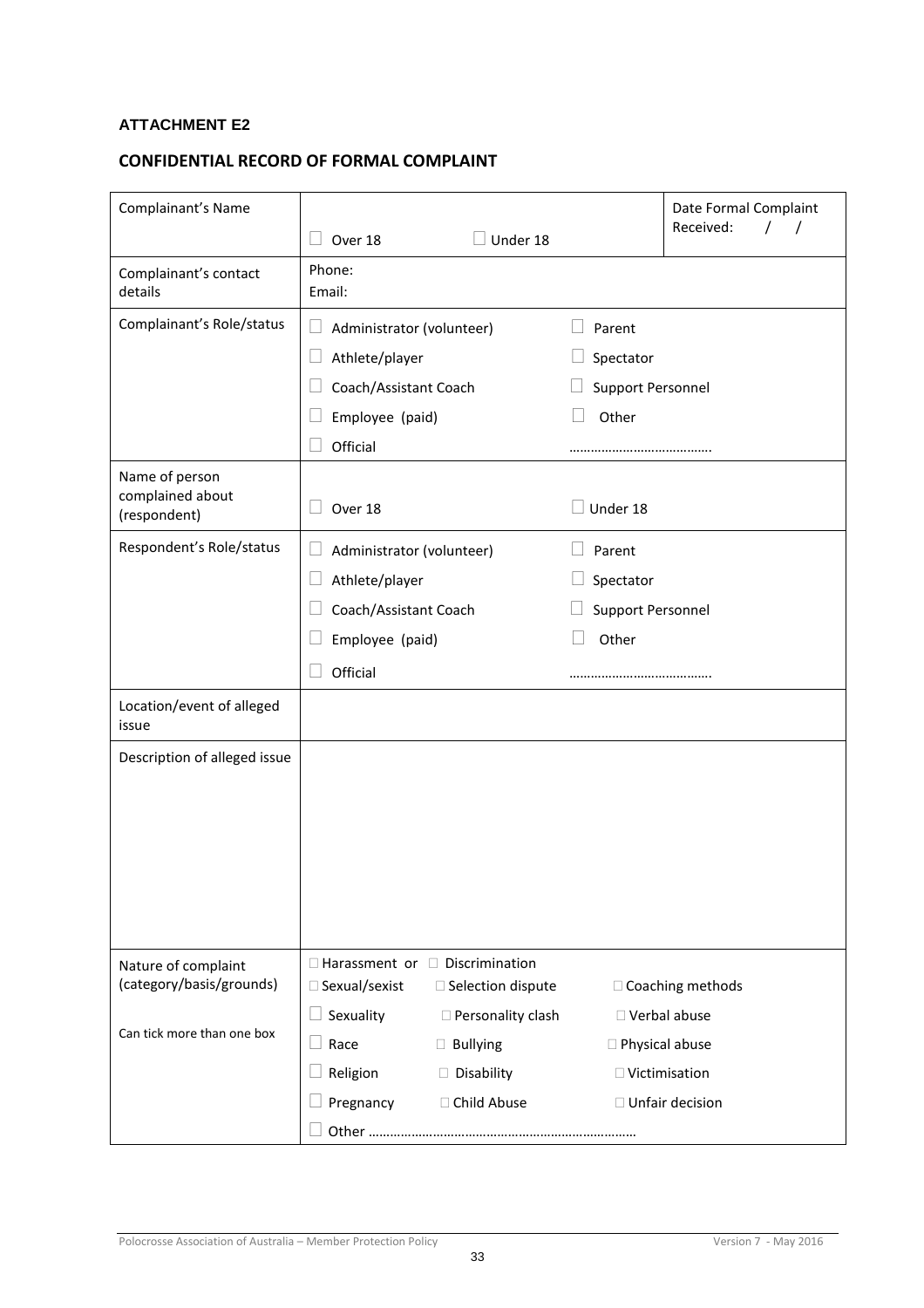| Methods (if any) of<br>attempted informal<br>resolution |                                        |
|---------------------------------------------------------|----------------------------------------|
| Formal resolution<br>procedures followed                |                                        |
| (outline)                                               |                                        |
|                                                         |                                        |
| If investigated: Finding -                              |                                        |
| If went to hearing tribunal:                            |                                        |
| Decision -                                              |                                        |
| Action recommended -                                    |                                        |
| If mediated:                                            |                                        |
| Date of mediation -                                     |                                        |
| Were both parties present                               |                                        |
| Terms of Agreement -                                    |                                        |
| Any other action taken -                                |                                        |
| If went to appeals tribunal:                            |                                        |
| Decision                                                |                                        |
| Action recommended                                      |                                        |
| Resolution                                              | $\Box$ Less than 3 months to resolve   |
|                                                         | $\Box$ Between 3 – 8 months to resolve |
|                                                         | $\Box$ More than 8 months to resolve   |
| Completed by                                            | Name:<br>Position:                     |
|                                                         | $\frac{1}{2}$<br>Signature:            |
| Signed by:                                              | Complainant:                           |
|                                                         | Respondent:                            |

This record and any notes must be kept in a confidential place. If the complaint is of a serious nature, or is escalated to and/or dealt with at the national level, the original must be forwarded to the national body and a copy kept at the club/state/district level (whatever level the complaint was made).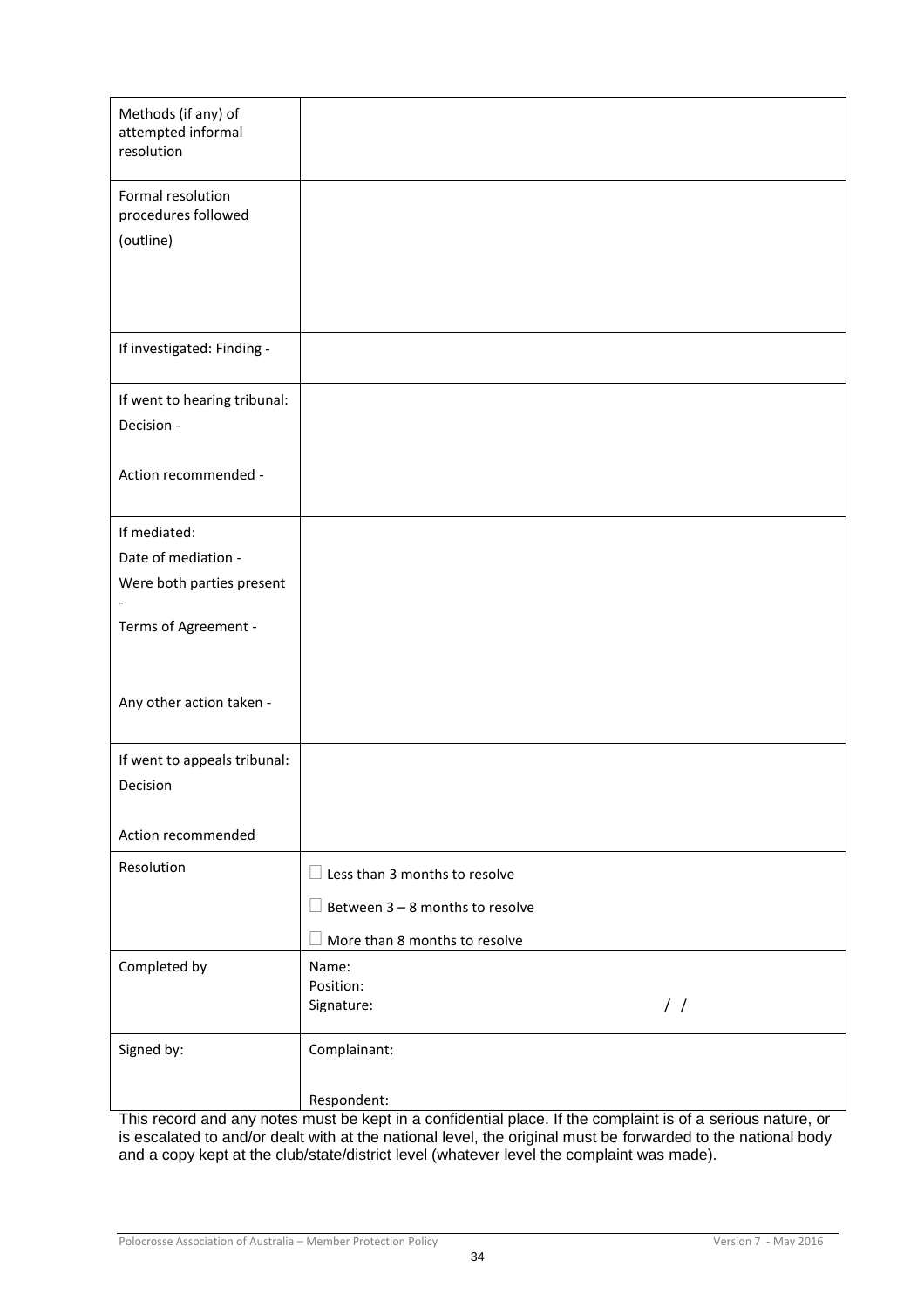### <span id="page-35-0"></span>**ATTACHMENT E3**

### <span id="page-35-1"></span>**CONFIDENTIAL RECORD OF CHILD ABUSE ALLEGATION**

Before completing, please ensure the procedures outlined in attachment C4 have been followed and advice has been sought from the police and/or relevant government agency.

| Complainant's Name (if<br>other than the child)                         |                                                                                                 |                   | Date Formal Complaint<br>Received:<br>$\prime$ |
|-------------------------------------------------------------------------|-------------------------------------------------------------------------------------------------|-------------------|------------------------------------------------|
| Role/status in sport                                                    |                                                                                                 |                   |                                                |
| Child's name                                                            |                                                                                                 |                   | Age:                                           |
| Child's address                                                         |                                                                                                 |                   |                                                |
| Person's reason for<br>suspecting abuse                                 |                                                                                                 |                   |                                                |
| (e.g. observation, injury,<br>disclosure)                               |                                                                                                 |                   |                                                |
| Name of person<br>complained about                                      |                                                                                                 |                   |                                                |
| Role/status in sport                                                    | Administrator (volunteer)<br>$\Box$                                                             | Parent<br>$\Box$  |                                                |
|                                                                         | Athlete/player                                                                                  | Spectator         |                                                |
|                                                                         | Coach/Assistant Coach                                                                           | Support Personnel |                                                |
|                                                                         | Employee (paid)                                                                                 | Other             |                                                |
|                                                                         | Official                                                                                        |                   |                                                |
| Witnesses<br>(if more than 3 witnesses,<br>attach details to this form) | Name (1):<br>Contact details:<br>Name (2):<br>Contact details:<br>Name (3):<br>Contact details: |                   |                                                |
| Interim action (if any)                                                 |                                                                                                 |                   |                                                |
| Police contacted                                                        | Who:<br>When:<br>Advice provided:                                                               |                   |                                                |